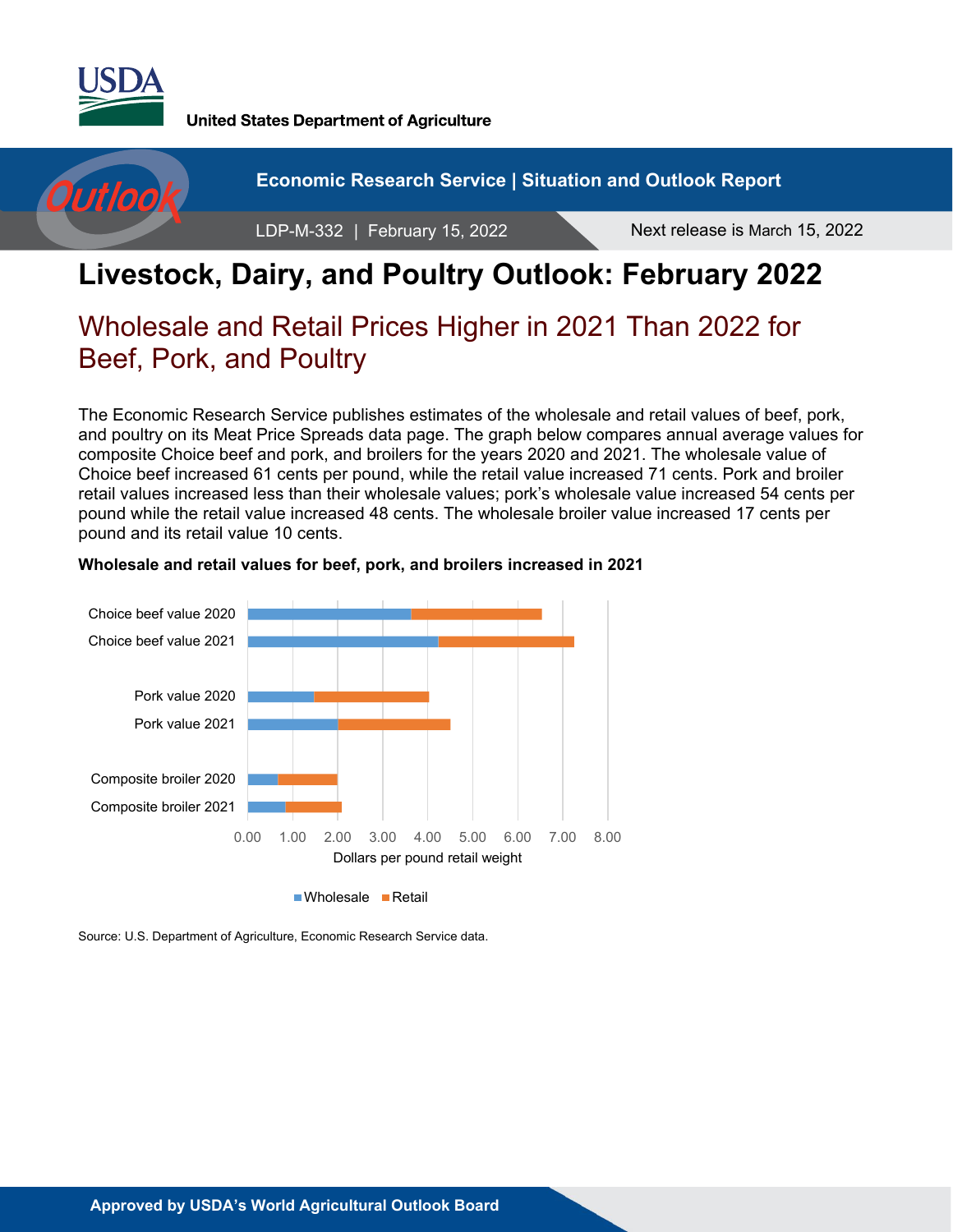#### **Summary**

**Beef/Cattle:** The total number of cattle and calves on January 1, 2022, was estimated at 91.9 million head, down 2 percent from a year ago. The forecast for 2022 commercial beef production was raised by 210 million pounds from last month to 27.375 billion pounds on higher expected fed cattle slaughter and heavier carcass weights. Fed and feeder steer prices were raised for 2022. December's beef imports totaled 273 million pounds, up 30 percent from a year ago. The 2022 annual forecast for beef imports was raised 105 million pounds from last month to 3.370 billion pounds. December's beef exports were up 288 million pounds, 1 percent over the previous year. The beef export forecast for 2022 was unchanged from last month at 3.270 billion pounds.

**Lamb/Sheep:** The estimated total number of sheep on U.S. farms on January 1, 2022, was 5.065 million head, 2.0 percent below the 2021 inventory. Strong prices in the early part of this year lead to upward revisions in the lamb price forecasts for the first two quarters of 2022.

**Dairy:** The milk production forecast for 2022 has been lowered as fewer milk cows are expected. The forecast for the average number of milk cows has been lowered because of recent declines in milk cow numbers, higher projected feed prices, a low inventory of replacement heifers, and higher expected cull-cow prices. Dairy export forecasts have been lowered as U.S. prices are expected to become less competitive. The all-milk price forecast for 2022 has been raised to \$23.55 per hundredweight, \$0.95 higher than last month's forecast.

**Pork/Hogs:** Price forecasts of live equivalent 51-52 percent lean hogs are raised in each quarter of 2022 on tighter-than-expected supplies of slaughter hog numbers early in the year and expectations of continued strong consumer demand for pork. Strong seasonal factors are expected to amplify first-quarter increases, carrying hog prices higher into the fourth quarter of this year. Quarterly pork export forecasts are reduced on lower-than-expected December trade data and expectations for continued recovery of China's swine sector from disease problems. Total 2022 pork exports are expected to be 6.8 billion pounds, about 3 percent lower than exports last year.

**Poultry/Eggs:** The 2022 broiler production forecast was adjusted down from the previous forecast but is still expected to increase by 2 percent over 2021. Broiler ending stocks were lower than expected at the end of 2021, so 2022 ending stocks were also revised down. The broiler export forecast was revised down in 2022 but is still expected to increase slightly from the 2021 total. The annual average broiler price forecast was adjusted up by 1 cent in 2022 on higher expected feed costs. The table egg production for 2022 was revised down across all quarters based on current trends in flock indicators and expectations of higher feed costs, while wholesale egg prices were revised up due to strong trends in January and early February. The egg and egg-product export forecast for 2022 was revised down based on current trade data, while the import forecast was revised up. The 2022 turkey production forecast was adjusted down but is still expected to increase by 1 percent over 2021. Forecast turkey exports were adjusted down by 20 million pounds in 2022. Turkey prices were adjusted up by 1 cent in 2022 on higher expected feed costs.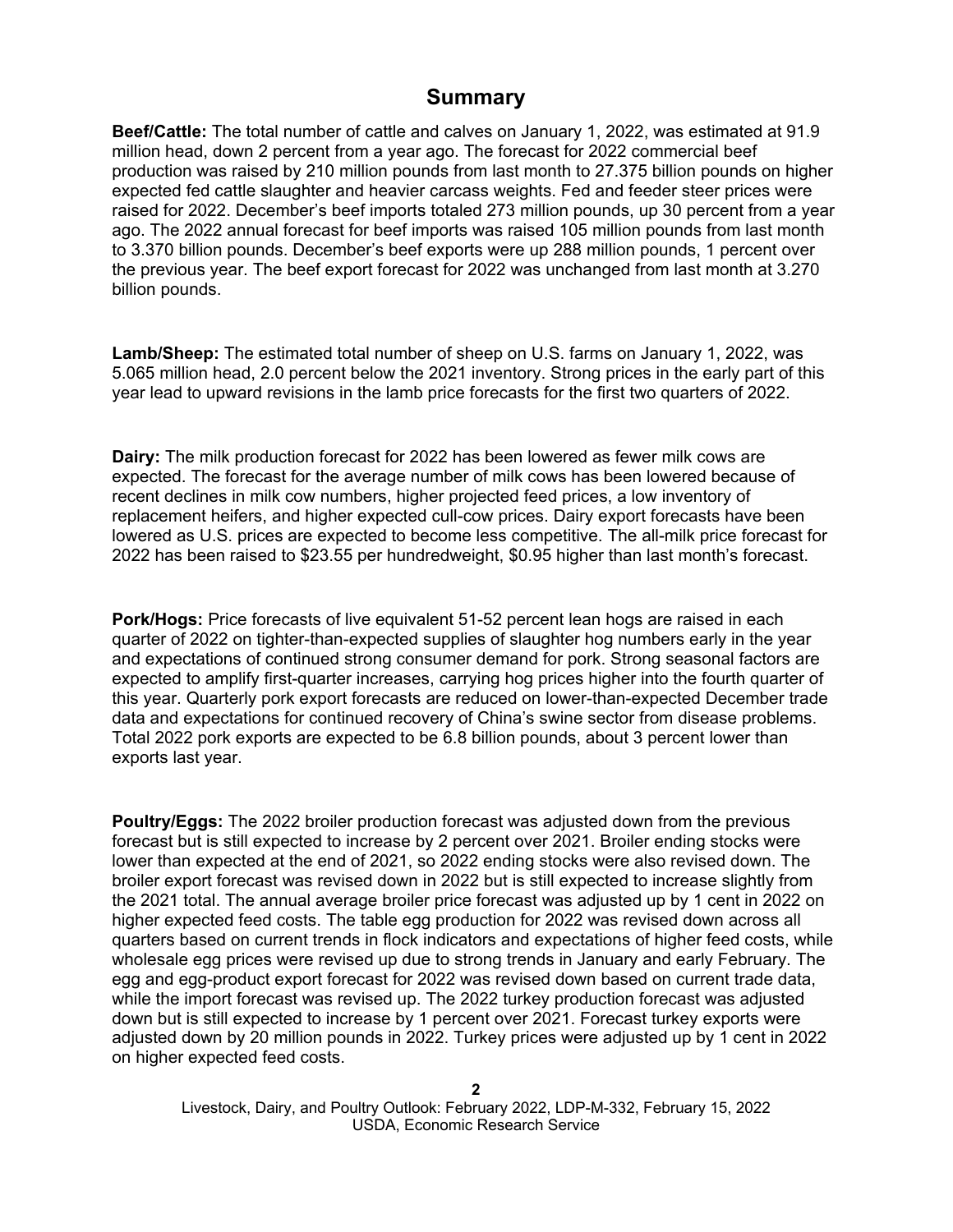#### **Special Article: State Animal Welfare Policies Covering U.S. Pork Production**

Several States have passed farm animal welfare regulations restricting the use of gestation crates in pork production over the past two decades. Regulations are concentrated in States with relatively small pork industries; these policies currently cover 3 percent of U.S. pork production. In addition, two States passed retail sales restrictions that will prohibit the sale of pork originating from animals from gestation crate systems. With relatively low pork production but large populations, these States' regulations are likely to impact pork production in other States. This special article details the current state of farm animal welfare production and sales regulations in U.S. States and the coverage of these policies relative to the national pork industry.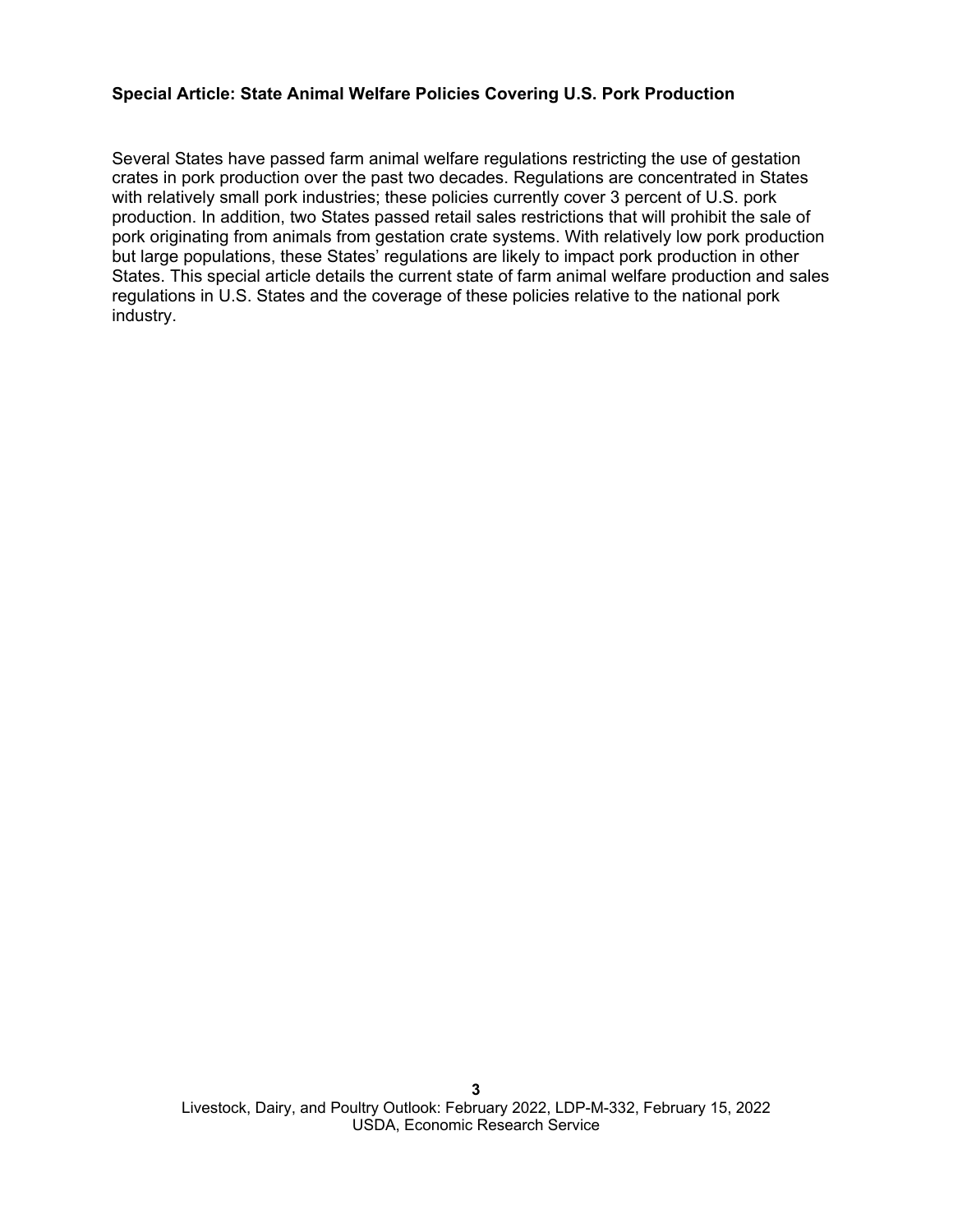# **Beef/Cattle**

### Christopher G. Davis, Russell Knight, and Hannah Taylor

# U.S. Cattle Inventory Down Fractionally

In the USDA, National Agricultural Statistics Service (NASS) semiannual *Cattle* report released on January 31st, the total number of cattle and calves on January 1, 2022, was estimated at 91.902 million head—2 percent, or nearly 1.888 million head lower than the previous year. In 2019 the cattle and calves inventory was 94.805 million head, but over the last 3 years, it has declined to its present level. Most of the decline can be attributed to fewer cows and heifers having calved, down by 2 percent or 786,000 head, especially beef cows, which were 719,000 head—or 2.3 percent—lower than a year ago. States with the largest reductions in beef cows included South Dakota (-189,000), Texas (-160,000), Missouri (-94,000), and Montana (-90,000 head). Poor pasture and range conditions were the primary causes of this contraction in the West and Plains regions. Hay stocks on December 1, 2021, were also down 6 percent from a year ago, and tight supplies in parts of the country may have influenced producers' ability to maintain cow herds.

Compared to last year, beef cattle producers are indicating their intentions to retain 3 percent fewer heifers for beef cow replacement, with the largest reductions in Texas (-110,000 head) and Montana (-50,000 head). The number of heifers expected to calve during the year is also down 3 percent. The lower number of heifers retained implies that the national herd is unlikely to expand. A similar pattern is reflected on the dairy side, with milk cow numbers down 1 percent and heifers for milk-cow replacement down 3 percent.

The calf crop for 2021 was estimated at 35.085 million head, or about 410,100 head lower than 2020. The total number of cattle on feed was estimated at 14.7 million head on January 1, 2022, relatively unchanged from 2021. The lower 2021 calf crop and relatively stable cattle on feed numbers contributed toward fewer cattle outside feedlots at the beginning of the year, which totaled 25.5 million head or 3 percent below January 1, 2021, indicating supplies of cattle for placement during the year are likely to be constrained.

# Beef Production Up Fractionally in 2022

The 2022 annual forecast for commercial beef production was raised by 210 million pounds to 27.375 billion pounds from last month due to expected strong fed cattle slaughter and heavier average dressed weights. More feeder cattle entered the feedlots than initially expected late in the fourth quarter, and placements in the first part of 2021 are expected to reflect tight forage supplies and conditions in winter pasture areas. This will lead to higher fed cattle marketings and slaughter during 2022. While fed cattle slaughter is expected to rise in the second-half, cow slaughter is forecast slightly lower due to fewer cows being available for slaughter and expectations that producers will retain cows to rebuild their herds in the face of improved returns and favorable pasture and forage conditions. Average carcass weights are raised in second-half 2022, reflecting a large number of fed cattle and fewer non-fed cattle slaughtered in the secondhalf 2022.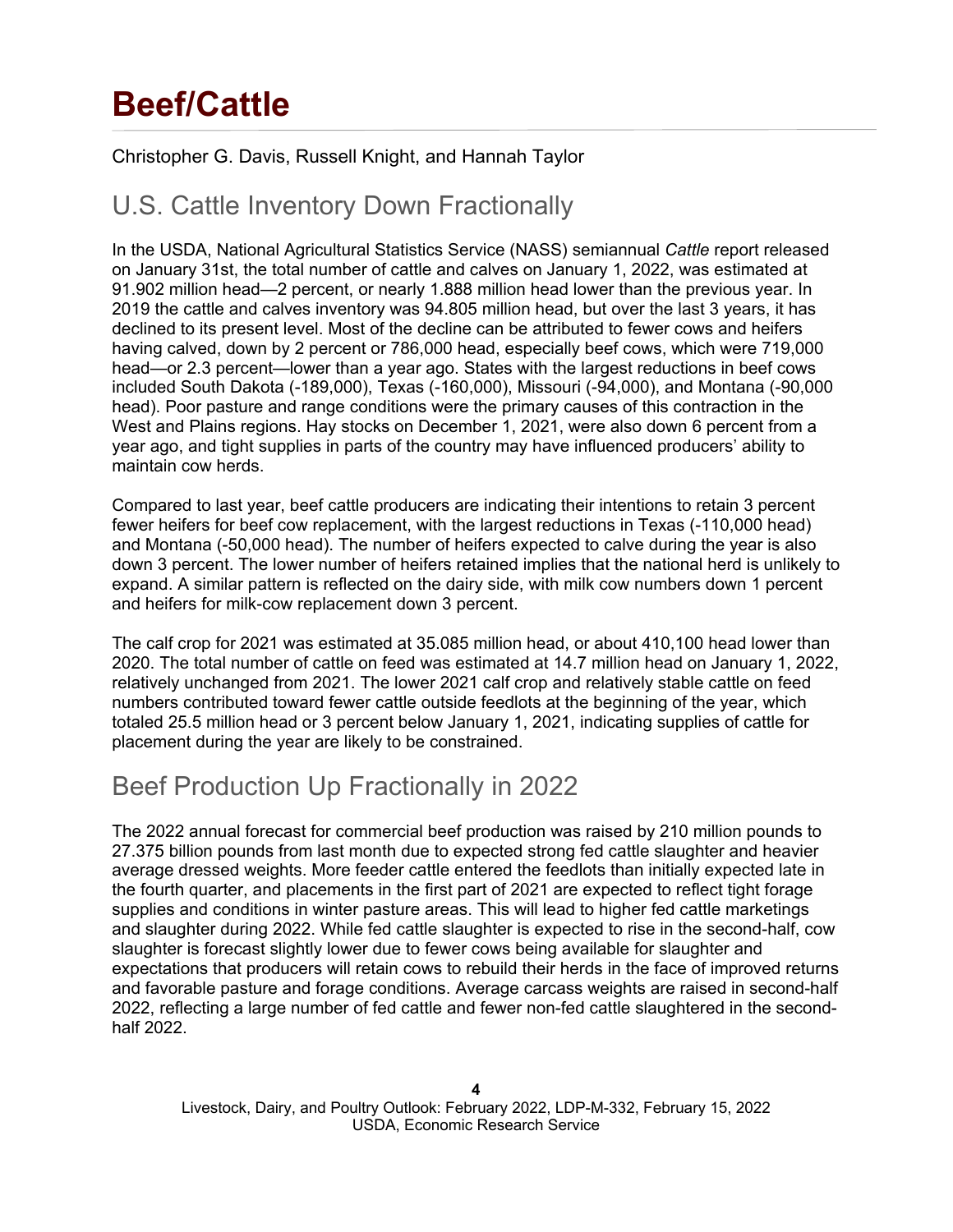# Fed Steer Price Raised in Second-half 2022; Feeder Steer Price Forecast Up Annually

In January 2022, the average price for all grades of live steers sold in the 5-area marketing region was reported at \$137.27 per hundredweight (cwt), up 24 percent, or \$26.62, from January 2021. The fed steer price for the week ending February 6 was \$139.76 per cwt, up 23.0 percent, or \$26.13, from a year earlier. The first-half forecast for the fed steer price was left unchanged. However, the third-quarter forecast was raised \$1.00 to \$135.00, while the fourthquarter forecast was revised up \$2.00 to \$140.00 per cwt. The 2022 annual price forecast for fed steers was increased by \$0.75 to \$137.50 per cwt from last month on expected strength in packer demand.

Prices at the Oklahoma City National Stockyards for feeder steers sold in January weighing 750-800 pounds had an average price of \$157.78 per cwt, up 17.8 percent, or \$23.84 per cwt from a year ago. Feeder prices averaged \$160.46 per cwt for February 6, up \$29.40 above the price recorded the same week a year ago. The first-quarter forecast was lowered by \$1.00 to \$158.00 per cwt from last month. The feeder steer 2022 forecasts for the second, third, and fourth quarters were all raised by \$2.00 to \$158.00, \$162.00, and \$167.00 per cwt, respectively. The annual forecast for the feeder steer price was increased by \$1.25 to \$161.25 per cwt from last month in support of expected demand for a tighter supply of calves.

## 2021 Beef Exports Conclude on a Record Note

In December, U.S. beef exports set a record for the month at 288 million pounds, about 1 percent above a year earlier and more than 9 percent above the 5-year average. With the aid of larger year-over-year shipments to other markets, exports to China, South Korea, Canada, and Taiwan more than offset reduced purchases from Mexico, Hong Kong, Japan, and Vietnam. For 2021, exports tallied a record 3.447 billion pounds, up almost 17 percent from a year ago and about 18 percent above the 2016–2020 average.

U.S. beef sales to Japan were 6 percent lower in December than in 2020, bringing 2021 shipments just shy of 2020 levels. As shown in the table below, Japan was responsible for less of the export share than in 2020 but remained the top destination at 826 million pounds. Shipments to South Korea, the number two destination, set a record for the month of December at 58 million pounds, a rise of 17 percent from 2020. Total 2021 beef sales to South Korea set a record at 786 million pounds, and it was one of two major destinations with an expansion in the share of U.S. beef exports over 2020.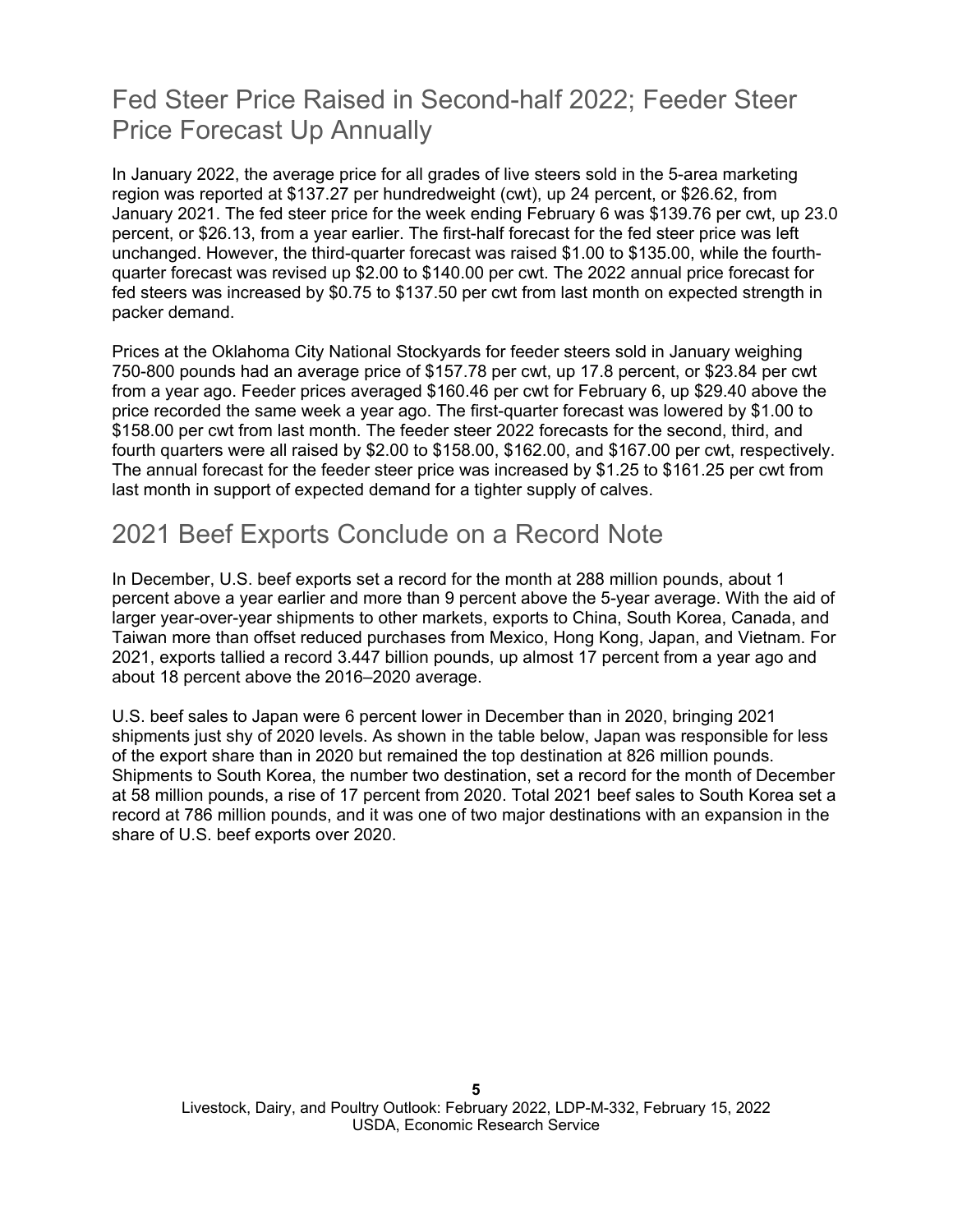|                                    | <b>Annual exports</b> |                   |                   |                       | <b>Export share</b> |         |
|------------------------------------|-----------------------|-------------------|-------------------|-----------------------|---------------------|---------|
| Country                            | 2020                  | 2021              |                   | Year-over-year change | 2020                | 2021    |
|                                    | Million<br>pounds     | Million<br>pounds | Million<br>pounds | Percent               | Percent             | Percent |
| Top 5 largest foreign markets      |                       |                   |                   |                       |                     |         |
| Japan                              | 827.5                 | 826.4             | $-1.1$            | $-0.1$                | 28.0                | 24.0    |
| South Korea                        | 666.7                 | 785.8             | 119.1             | 17.9                  | 22.6                | 22.8    |
| China                              | 119.1                 | 541.1             | 421.9             | 354.1                 | 4.0                 | 15.7    |
| Mexico                             | 319.8                 | 316.1             | $-3.7$            | $-1.2$                | 10.8                | 9.2     |
| Canada                             | 286.1                 | 278.8             | $-7.3$            | $-2.6$                | 9.7                 | 8.1     |
| World                              | 2.951.2               | 3,447.1           | 495.9             | 16.8                  | 100.0               | 100.0   |
| Additional foreign markets of note |                       |                   |                   |                       |                     |         |
| Taiwan                             | 197.7                 | 196.0             | $-1.7$            | $-0.8$                | 6.7                 | 5.7     |
| Hong Kong                          | 221.0                 | 124.9             | $-96.0$           | $-43.5$               | 7.5                 | 3.6     |
| Other markets                      | 313.4                 | 378.0             | 64.6              | 20.6                  | 10.6                | 11.0    |

#### **U.S. beef exports: Volume, January**–**December 2020 and 2021**

Note: Largest markets are based on 2021 export volumes.

Other markets collectively refer to countries other than Japan, South Korea, China, Mexico, Canada, Taiwan, and Hong Kong. Source: USDA, Economic Research Service using data from the U.S. Department of Commerce, Bureau of the Census.

The third-largest destination, China, bought almost 50 million pounds in December for a total of 541 million pounds in 2021. Driven by China's demand for animal protein, U.S. beef exports to China in 2021 topped 541 million pounds, equal to nearly 91 percent of the volume of U.S. beef exports to North America. Although U.S. beef exports to China made significant gains in 2021, based on China's import data, the United States was just the sixth largest supplier to China with only 6 percent of market share.

U.S. exports to Canada and Mexico consisted of shipments in December up 19 percent and down 44 percent, respectively, from a year ago. In aggregate, both destinations purchased slightly less beef from the United States in 2021 than in 2020.

A number of other markets, beyond the seven countries listed in the table above, collectively consumed a greater share of U.S. beef in 2021, up 21 percent, or 65 million pounds, from 2020 and 9 percent above the 5-year average. Member countries of the Dominican Republic-Central America Free Trade Agreement collectively purchased 64 percent more U.S. beef than in 2020 and 48 percent above the 5-year average. In addition, 2021 exports to Indonesia and the Philippines had a gain of 32 and 9 percent, respectively, from 2020.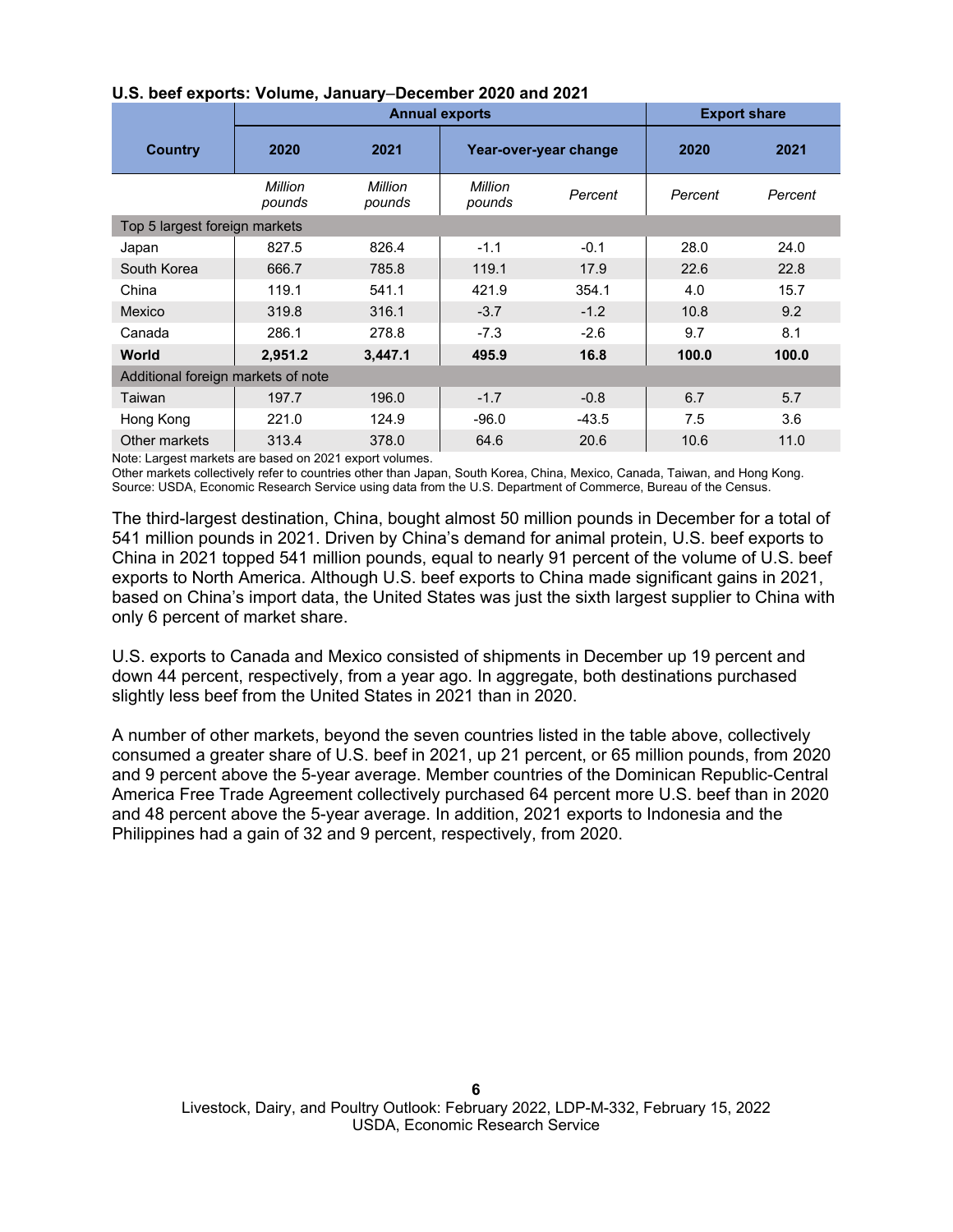

**Largest portion of U.S. beef exported in 2021; demand remains relatively strong in 2022**

Exports were greater than those expected at the start of 2021, with global demand pulling a record portion from U.S. domestic production despite historically elevated beef prices. As the chart shows, exports as a share of production reached more than 12 percent. This suggests that global beef demand recovered quite well in 2021. Although demand is expected to remain relatively strong in 2022, U.S. beef exports are forecast to decline 5 percent to 3.270 billion pounds because of greater expected exportable supplies from Oceania and South America. Further, U.S. exports are expected to pull almost 12 percent from production in 2022, second only to 2021.

## Strong December Beef Imports Lead to Annual Year-Over-Year Increase; 2022 Import Forecast Raised

Beef imports totaled 273 million pounds in December, up 30 percent year over year. Imports from Mexico and Brazil set record highs for the month. Imports from Mexico were 56 million pounds, a year-over-year increase of 63 percent. Imports from Brazil were up 160 percent year over year at 51 million pounds. Other notable increases came from Argentina with a year-overyear increase of over 7 million pounds and Canada, up 11 percent year over year at 64 million pounds. December imports from Australia were down 19 percent compared to 2020.

Fourth-quarter 2021 imports totaled 863 million pounds, 25 percent higher year over year. This was the second-highest fourth-quarter import level, behind 2004. While cumulative imports lagged behind the previous year for most of 2021, strong fourth-quarter imports led to an annual year-over-year increase of just under 6 million pounds.

Import levels for the first half of 2021 fell below 2020 and the 5-year average, partly due to declines in imports from Australia. Australia was historically one of the top two suppliers of beef imports to the United States, but recent drought caused a contraction in inventories. Throughout

```
7
Livestock, Dairy, and Poultry Outlook: February 2022, LDP-M-332, February 15, 2022
                       USDA, Economic Research Service
```
Note: 2022F = Annual forecast for 2022. Source: USDA, Economic Research Service calculations using data from the U.S. Department of Commerce, Bureau of the Census.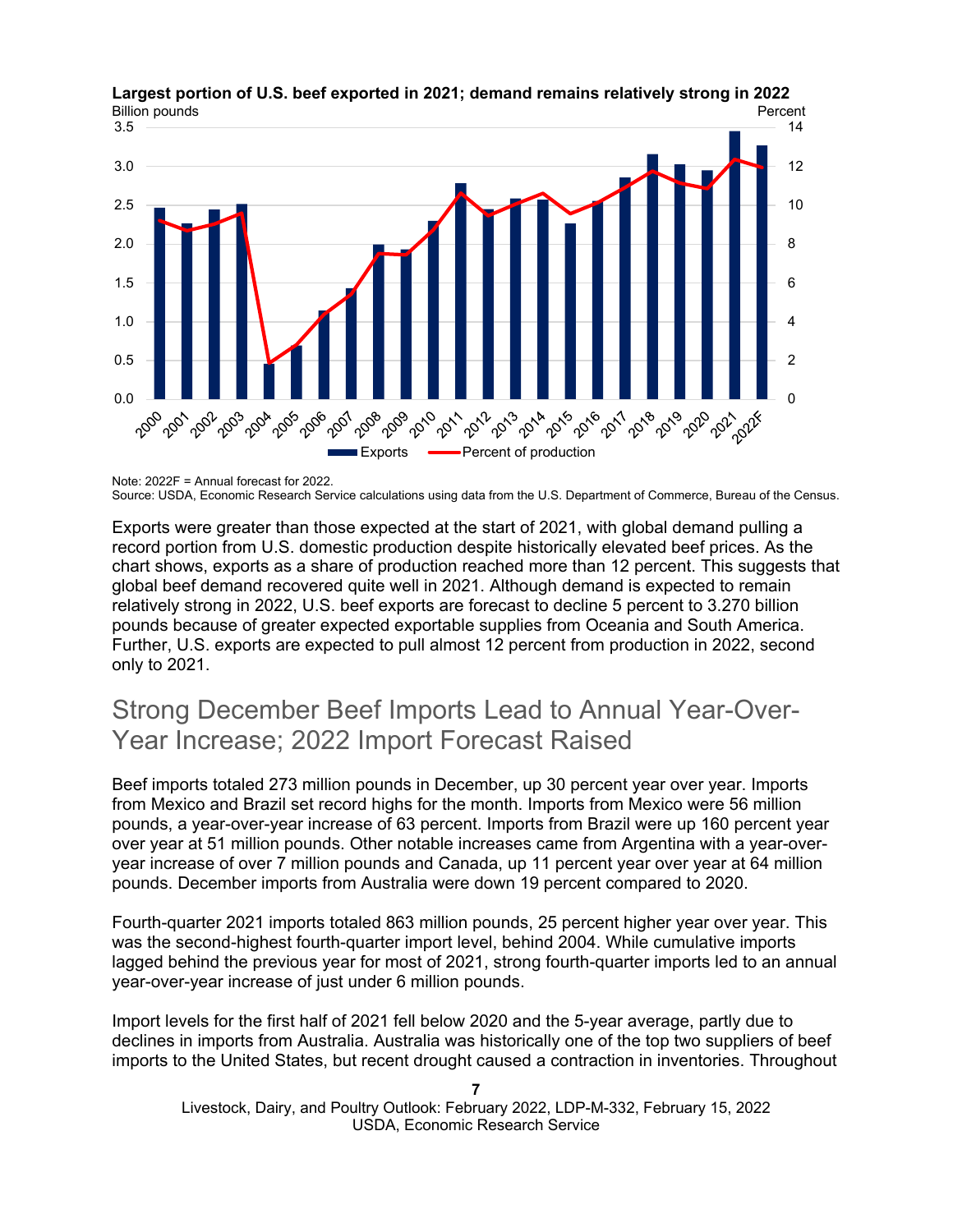2021, the country showed signs of herd rebuilding as they retained more animals for breeding, resulting in limited exportable supplies.

Imports in the second half of 2021 began to pick up, especially from Canada, Mexico, and Brazil. Fourth-quarter imports from Mexico and Brazil were record highs for the quarter. Imports from Mexico increased by 59 percent year-over-year, while imports from Brazil increased nearly 78 percent. A U.S. ban on fresh imports from Brazil was lifted in 2020, and the rapid import growth continued throughout 2021.



#### **Quarterly beef imports**

By the end of the year, increases in imports from Canada, Mexico, Brazil, and other smaller traders more than offset the decrease from Australia. Total beef imports for 2021 were 3.35 billion pounds, a slight increase from the previous year. This was the largest annual import level since 2015. Mexico, Brazil, and Nicaragua set annual records at 647, 369, and 193 million pounds, respectively.

Source: USDA, Economic Research Service calculations using data from U.S. Department of Commerce, Bureau of the Census.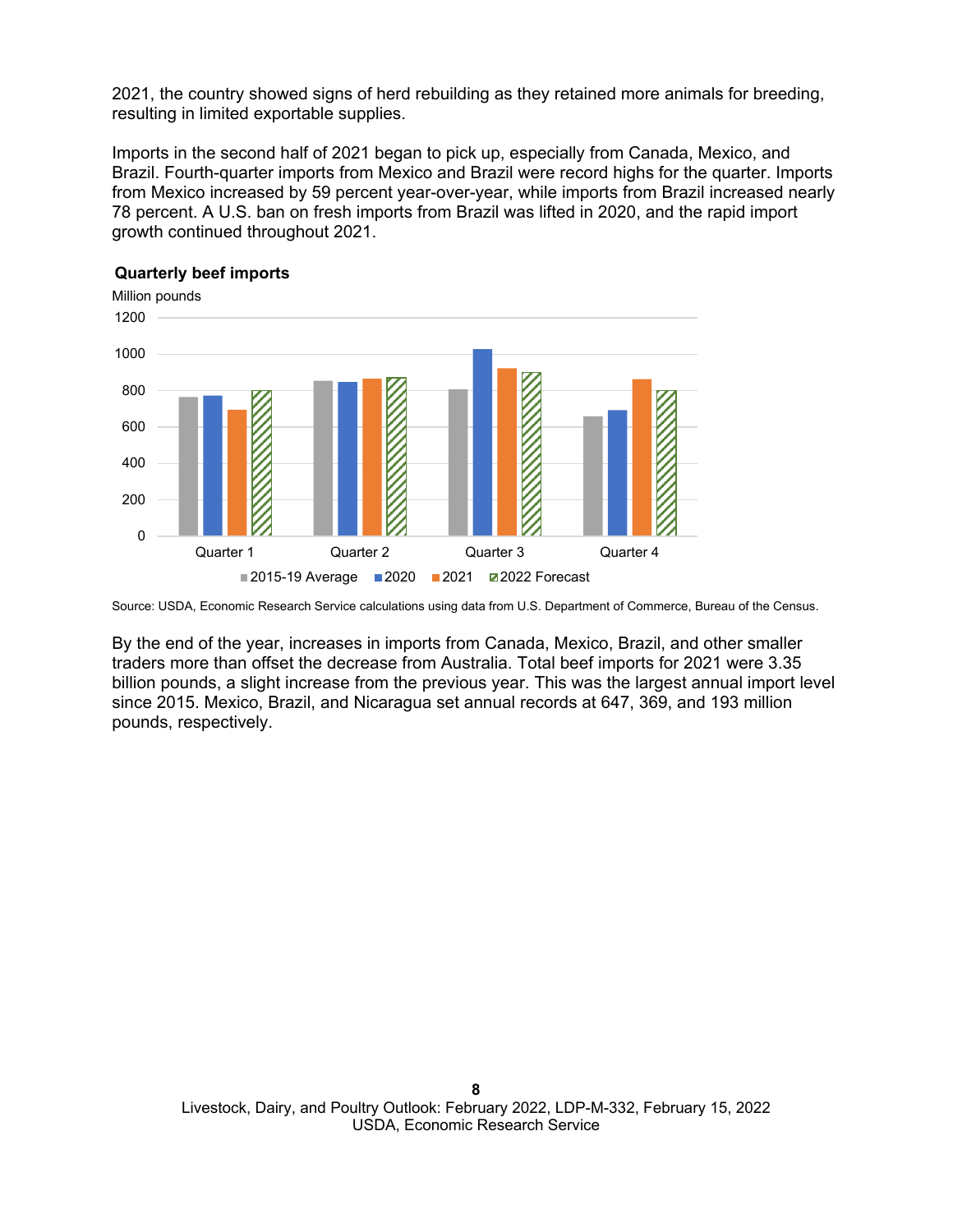|                                                                                                                         |                   | <b>Annual imports</b> | <b>Import Share</b> |                       |         |         |
|-------------------------------------------------------------------------------------------------------------------------|-------------------|-----------------------|---------------------|-----------------------|---------|---------|
| <b>Country</b>                                                                                                          | 2020              | 2021                  |                     | Year-over-year change |         | 2021    |
|                                                                                                                         | Million<br>pounds | Million<br>pounds     | Million<br>pounds   | Percent               | Percent | Percent |
| Top 5 largest suppliers                                                                                                 |                   |                       |                     |                       |         |         |
| Canada                                                                                                                  | 825.4             | 942.3                 | 116.9               | 14.2                  | 24.7    | 28.1    |
| Mexico                                                                                                                  | 651.3             | 674.8                 | 23.4                | 3.6                   | 19.5    | 20.2    |
| New Zealand                                                                                                             | 515.6             | 503.1                 | $-12.5$             | $-2.4$                | 15.4    | 15.0    |
| Australia                                                                                                               | 662.9             | 413.3                 | $-249.6$            | $-37.7$               | 19.8    | 12.3    |
| Brazil                                                                                                                  | 221.0             | 369.3                 | 148.3               | 67.1                  | 6.6     | 11.0    |
| <b>World</b>                                                                                                            | 3341.6            | 3347.5                | 5.9                 | 0.2                   | 100.0   | 100.0   |
| Additional suppliers of note                                                                                            |                   |                       |                     |                       |         |         |
| Nicaragua                                                                                                               | 189.4             | 193.4                 | 4.0                 | 2.1                   | 5.7     | 5.8     |
| Uruguay                                                                                                                 | 147.2             | 133.9                 | $-13.3$             | $-9.1$                | 4.4     | 4.0     |
| Argentina                                                                                                               | 62.3              | 62.7                  | 0.3                 | 0.6                   | 1.9     | 1.9     |
| Source: USDA, Economic Research Service calculations using data from U.S. Department of Commerce, Bureau of the Census. |                   |                       |                     |                       |         |         |

#### **U.S. beef imports: Volume, annual 2020 and 2021**

Canada remained the largest supplier of beef imports for the fifth year in a row, accounting for 28 percent of annual imports. Total imports from Canada increased 14 percent year over year. Mexico was the second-largest supplier of beef imports to the United States, with a 20-percent share. Imports from New Zealand, the third-largest supplier, were down 2 percent compared to 2020 but accounted for a share of 15 percent, relatively unchanged from the previous year. Annual imports from Australia were down 38 percent year over year, accounting for only 12 percent of the total imports but making Australia the fourth-largest source of beef imports. Total annual imports from Brazil increased by 67 percent year over year, raising the share of imports from Brazil to 11 percent in 2021.

Based on sustained strong domestic demand, the annual forecast for 2022 beef imports was increased by 105 million pounds to 3.37 billion pounds, a year-over-year decrease of less than 1 percent. The first-quarter import forecast was raised 50 million pounds on increased supplies from Latin America. Increased availability of exportable supplies from Oceania will support continued strong imports in the latter half of 2022.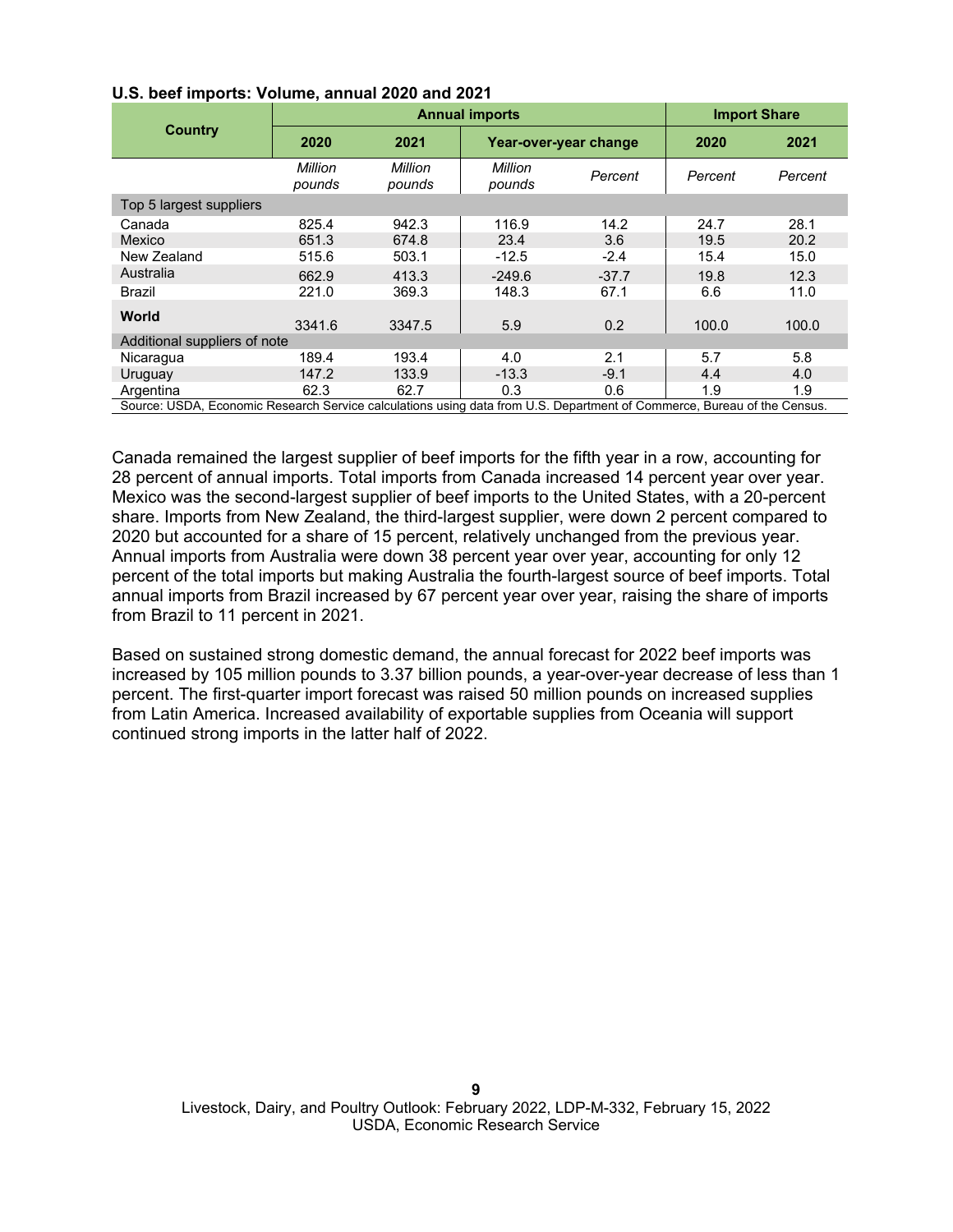# January 1, 2022 Sheep and Lamb Inventory Report Released

William Hahn

The U.S. Department of Agriculture, National Agricultural Statistics Service (NASS) released its 2022 *Sheep and Goats* report on January 31, 2022. This report shows NASS estimates for the inventory of sheep and goats on U.S. farms on January 1. The table below shows the inventories in 2020, 2021, and 2022 for all sheep and lambs and by classes of sheep and lambs.

#### **January 1 sheep and lamb inventory, thousand head**

|                                    | January 1 inventory for |       |       |                                      |
|------------------------------------|-------------------------|-------|-------|--------------------------------------|
|                                    | 2020                    | 2021  | 2022  | Percent<br>change<br>2021 to<br>2022 |
| All sheep and lambs                | 5,200                   | 5.170 | 5,065 | $-2.0$                               |
| Breeding sheep and lambs           | 3,810                   | 3,780 | 3,710 | $-1.9$                               |
| Replacement lambs under 1 year old | 660                     | 650   | 640   | $-1.5$                               |
| Ewes $-1$ year old and older       | 2,980                   | 2,960 | 2,910 | $-1.7$                               |
| Rams - 1 year old and older        | 170                     | 170   | 160   | $-5.9$                               |
| Market sheep and lambs             | 1.390                   | 1.390 | 1,355 | $-2.5$                               |

Source: U.S. Dept. of Agriculture, National Agricultural Statistics Service, *Sheep and Goats*.

All sheep and lambs declined by 2.0 percent between 2021 and 2022. Sheep and lamb inventories often show year-over-year declines. The 2.0 percent decline between 2021 and 2022 is the largest percentage decline since 2014. Between 2013 and 2014, the total inventory changed from 5,360 thousand to 5,235 thousand, a decline of the 2.3 percent.

The 2022 report also provides an estimate of the 2021 lamb crop, which was 3,160 thousand head, 1.6 percent lower than the 2020 lamb crop of 3,210 thousand head. The 2021 lamb crop is lower than 2020 because both the number of ewes and the number of lambs born per ewe declined. NASS estimated that there were 108 lambs per 100 ewes in both 2019 and 2020; this dropped to 107 lambs per 100 ewes in 2021.

### Changes to Sheep and Lamb Forecasts

Forecasts for lamb and mutton are included in the red meat and poultry tables toward the end of this report. Lamb and mutton trade data for the fourth quarter of 2021 are now available. The previous prediction was 114 million pounds. The preliminary number for the fourth quarter of 2021 was 103 million pounds.

Lamb prices were unusually high in the latter part of 2021. These higher prices have continued for the first weeks of 2022. The lamb price forecasts for the first two quarters of 2022 in this report are higher than those from the January 2022 report; both the first- and second-quarter 2022 forecasts are 5 dollars per hundredweight (cwt) higher. The first-quarter lamb price forecast is now 235 dollars per cwt; the second quarter forecast is 230 dollars per cwt.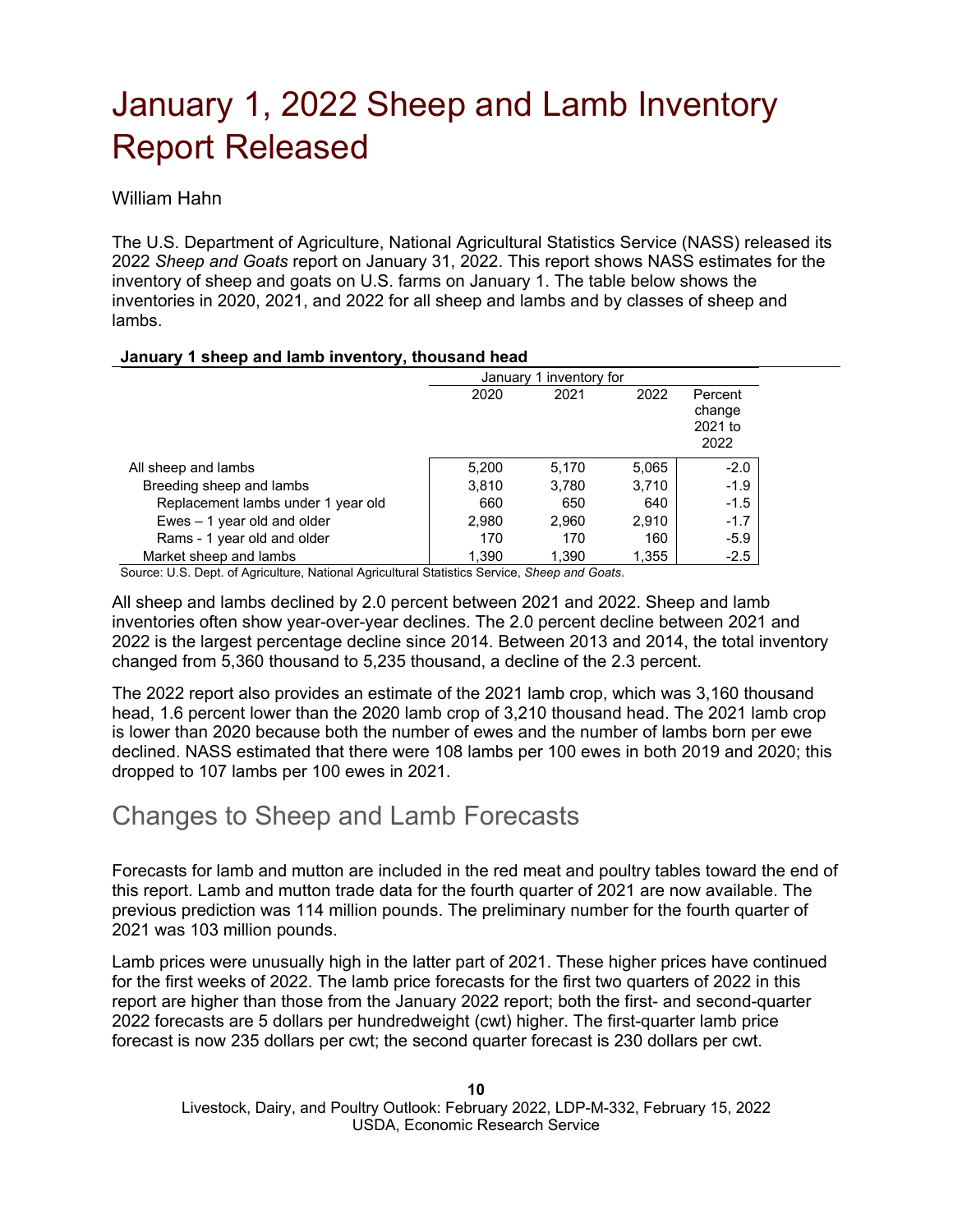In January 2022, the forecast for lamb and mutton production implied annual commercial production of 135 million pounds of lamb and mutton. The new 2022 forecast is 136 million pounds, implying a 2- percent reduction in production between 2021 and 2020. The forecast production for Quarters 1 and 3 are the same in this report as they were in the last one. For 2022, Quarter 2 production is 1 million pounds lower and quarter 4 production 2 million higher.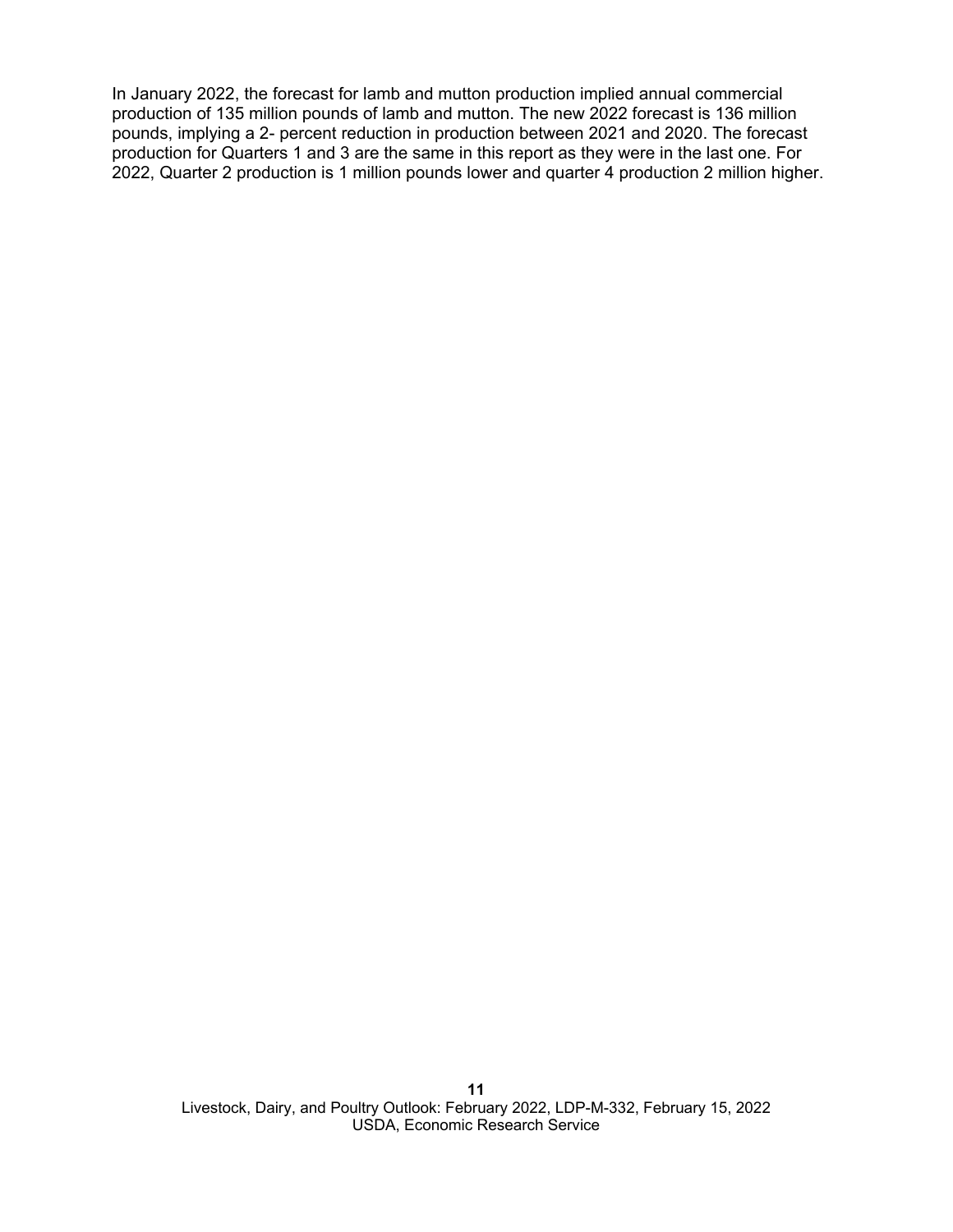Jerry Cessna and Angel Teran

# Recap of 2021 Dairy Situation

The all-milk price in 2021 averaged \$18.69 per hundredweight (cwt), \$0.45 higher than 2020. While the prices that dairy farmers received in 2021 were generally higher than in 2020, profits were reduced by higher input costs. The average annual dairy feed value proxy used by USDA, National Agricultural Statistics Service (NASS) to calculate the milk-feed ratio increased by 35 percent from 2020 to 2021. Average prices paid by farmers for labor and machinery increased year over year by 5.7 percent and 6.9 percent, respectively, based on indexes published by NASS.[1](#page-11-0)





Note: The price of commercial prepared dairy feed is based on current United States prices received for corn, soybeans, and alfalfa. The modeled feed uses 51 percent corn, 8 percent soybeans, and 41 percent alfalfa. Source: USDA, National Agricultural Statistics Service.

Milk production in 2021 totaled 226.3 billion pounds, an increase of 1.6 percent from 2020 (adjusted for leap year). In the first part of the year, milk cow numbers continued an upward climb that began in the last half of 2020. Milk cow numbers peaked at 9.507 million head in May 2021 and then declined each month to 9.375 million head in December. Milk per cow averaged 23,950 pounds in 2021, 1.0 percent higher than 2020 (adjusted for leap year). Milk per cow in the first half of 2021 was relatively high compared to the first half of 2020. However, heat and drought likely had effects on milk per cow in the late summer, bringing down year-over-year growth in milk per cow in the second half of 2021.

Milk production usually responds to changes in input costs with a lag of several months. Feed is typically the largest cost for a dairy farm. From July through November 2020, the milk-feed ratio averaged 2.51. It declined the following months, sinking to a low for the year of 1.50 in August 2021. The ratio thereafter increased monthly, reaching 1.98 in December 2021. The decline in

<span id="page-11-0"></span><sup>1</sup> The prices-paid indexes used for the calculations are for all farmers, not specifically dairy farmers. The base year of the indexes is 2011.

Livestock, Dairy, and Poultry Outlook: February 2022, LDP-M-332, February 15, 2022 USDA, Economic Research Service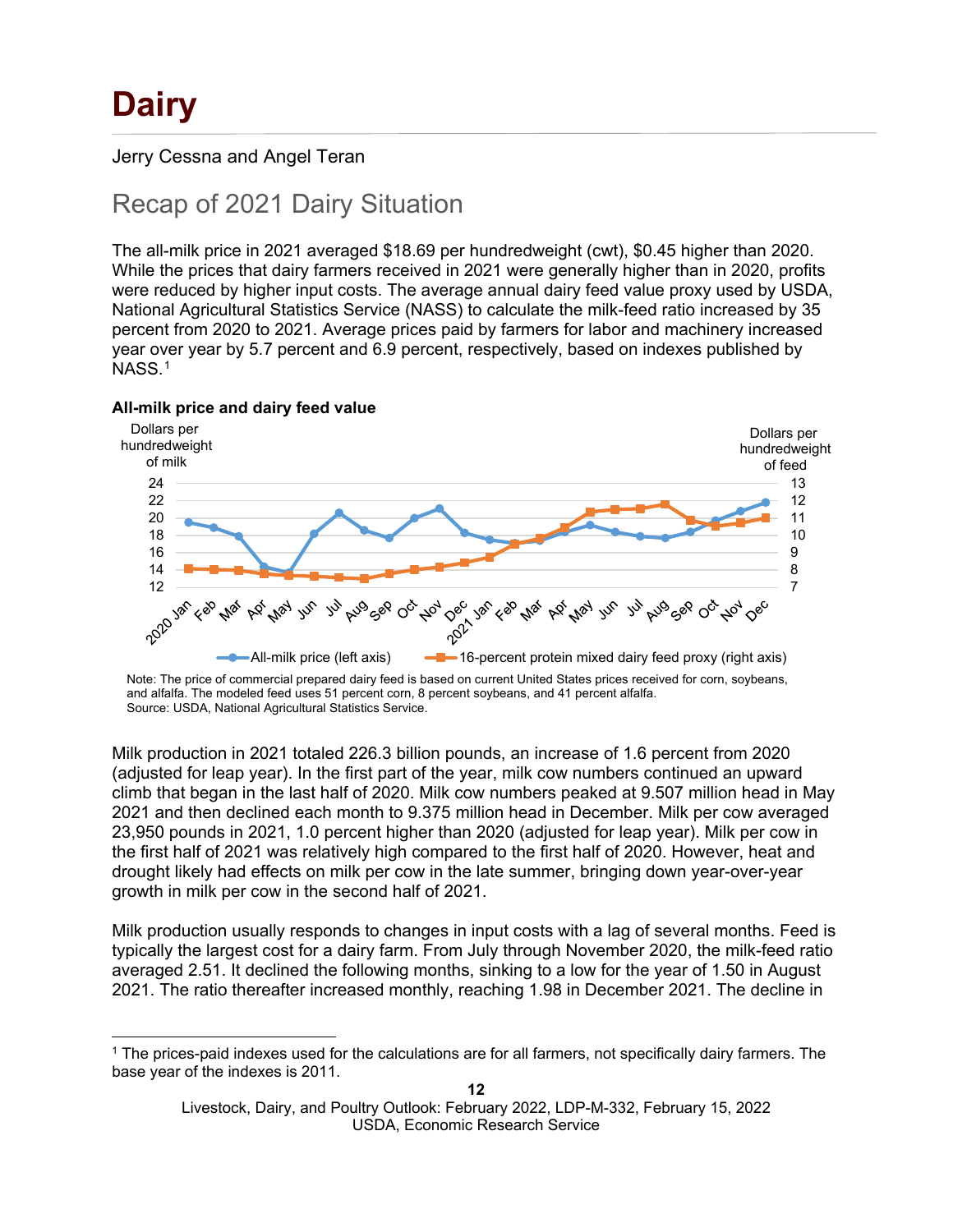milk cows in May 2021 began 7 months after the beginning of the decline in the milk-feed ratio in November 2020.





Source: USDA, National Agricultural Statistics Service.

Domestic demand for dairy products generally increased in 2021. A stronger economy and an increase in foodservice activity likely contributed to higher domestic use compared to 2020. On a milk-fat milk-equivalent basis, 2021 domestic use increased by 1.8 percent over the previous year, substantially higher than the 1.0 percent increase in 2020. Domestic use on a skim-solids milk-equivalent basis increased by only 0.1 percent in 2021, but in 2020 it declined 1.3 percent from the previous year. In 2021, domestic use for butter and cheese increased substantially from the previous year. Domestic use for products high in skim solids, including dry skim milk products, dry whey, and lactose, decreased. An exception was the increase in domestic use of whey protein concentrate. While complete 2021 data are not yet available for fluid milk sales, January–November sales were down 4.2 percent from January–November 2020.

|                                 |                | 2019     | 2020     |          | 2021     |          |
|---------------------------------|----------------|----------|----------|----------|----------|----------|
|                                 |                |          |          | Percent  |          | Percent  |
|                                 |                |          |          | change   |          | change   |
|                                 |                |          |          | from     |          | from     |
|                                 |                |          |          | previous |          | previous |
| Product                         | Units          | Quantity | Quantity | year     | Quantity | vear     |
| Milk in all products            | <b>Billion</b> |          |          |          |          |          |
| Milk-fat basis                  | pounds         | 215.2    | 217.4    | 1.0      | 221.4    | 1.8      |
| Skim-solids basis               |                | 182.0    | 179.7    | $-1.3$   | 179.9    | 0.1      |
| Dairy products                  |                |          |          |          |          |          |
| American type cheese            |                | 5,128    | 5,147    | 0.4      | 5,324    | 3.4      |
| Other-than-American type cheese |                | 7,541    | 7,518    | $-0.3$   | 7,679    | 2.1      |
| <b>Butter</b>                   | Million        | 2,026    | 2,091    | 3.2      | 2,140    | 2.4      |
| Dry skim milk products          | pounds         | 925      | 876      | $-5.3$   | 665      | $-24.0$  |
| Dry whey                        |                | 639      | 485      | $-24.1$  | 437      | $-10.0$  |
| Whey protein concentrate        |                | 286      | 203      | $-28.8$  | 236      | 16.1     |
| Lactose                         |                | 396      | 266      | $-32.8$  | 238      | $-10.7$  |

#### **Domestic use of milk and major dairy products**

Sources: USDA, National Agricultural Statistics Service; USDA, Farm Service Agency; USDA, Foreign Agricultural Service; U.S. Dept. of Commerce, Bureau of the Census; and USDA, Economic Research Service (ERS) calculations. Numerous sources were used for conversion factors. For more information, see the ERS Dairy Data Documentation webpage.

**<sup>13</sup>**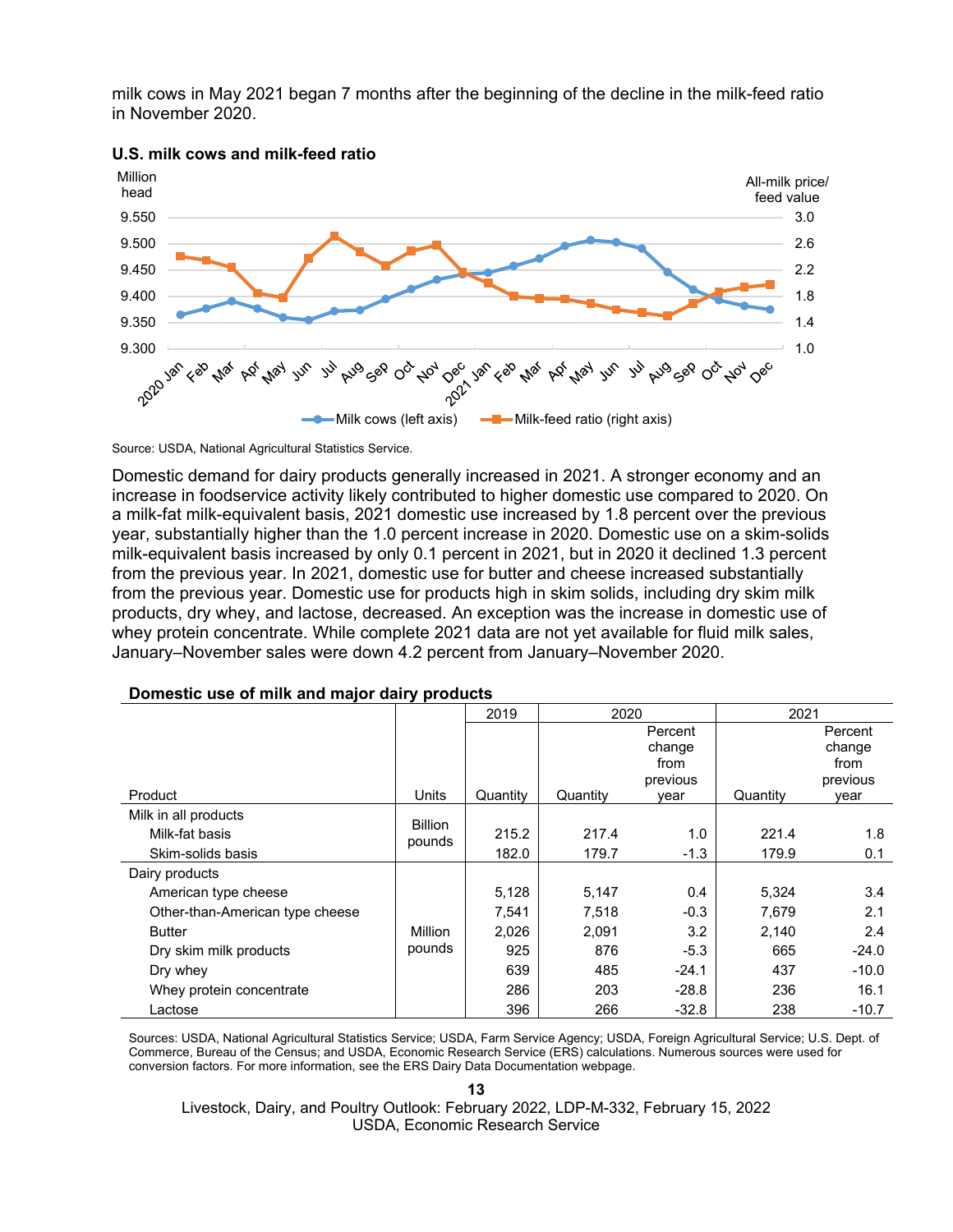Dairy exports were very strong in 2021, increasing by 25.4 percent from 2020 on a milk-fat basis and by 8.3 percent on a skim-solids basis. Notably, exports were up 109.7 percent for butter and 13.9 percent for cheese. Exports of dry skim milk products, the category accounting for the largest volume of dairy exports, increased by 10.2 percent.

|                                 |                          | 2019     | 2020     |                                               | 2021     |                                               |
|---------------------------------|--------------------------|----------|----------|-----------------------------------------------|----------|-----------------------------------------------|
| Product                         | Units                    | Quantity | Quantity | Percent<br>change<br>from<br>previous<br>vear | Quantity | Percent<br>change<br>from<br>previous<br>year |
| Milk in all products            |                          |          |          |                                               |          |                                               |
| Milk-fat basis                  | <b>Billion</b><br>pounds | 9.1      | 9.3      | 1.8                                           | 11.6     | 25.4                                          |
| Skim-solids basis               |                          | 41.5     | 47.2     | 13.7                                          | 51.1     | 8.3                                           |
| Dairy products (million pounds) |                          |          |          |                                               |          |                                               |
| Cheese                          |                          | 786      | 784      | $-0.3$                                        | 892      | 13.9                                          |
| <b>Butter</b>                   | <b>Million</b>           | 41       | 47       | 14.6                                          | 98       | 109.7                                         |
| Dry skim milk products          | pounds                   | 1,545    | 1.786    | 15.6                                          | 1,968    | 10.2                                          |
| Dry whey                        |                          | 338      | 472      | 39.5                                          | 497      | 5.2                                           |
| Whey protein concentrate        |                          | 274      | 324      | 18.2                                          | 299      | $-7.6$                                        |
| Lactose                         |                          | 833      | 831      | $-0.3$                                        | 866      | 4.2                                           |

#### **Exports of milk and major dairy products**

Sources: USDA, National Agricultural Statistics Service; USDA, Foreign Agricultural Service; U.S. Dept. of Commerce, Bureau of the Census; and USDA, Economic Research Service (ERS) calculations. Numerous sources were used for conversion factors. For more information, see the ERS Dairy Data Documentation webpage.

Annual average wholesale prices for butter, nonfat dry milk, and dry whey increased from 2020 to 2021, but the annual average wholesale price for Cheddar cheese declined. Cheese prices were boosted at times in 2020 and the first part of 2021 when the Government made purchases of dairy products through the Farmers to Families Food Box Program (FFFBP) and other purchase programs. Although Government purchases of some dairy products continued into 2021, they were less due to the end of the FFFBP in May 2021. Increased manufacturing capacity for cheese likely contributed to greater cheese supplies in 2021. It is notable that most of the major wholesale dairy product prices were highest in the fourth quarter of 2021 (2021 Q4). Slower growth in milk production in the second half of the year, relatively strong demand (domestic and foreign), and relatively low stock levels contributed to the higher dairy product prices in 2021-Q4.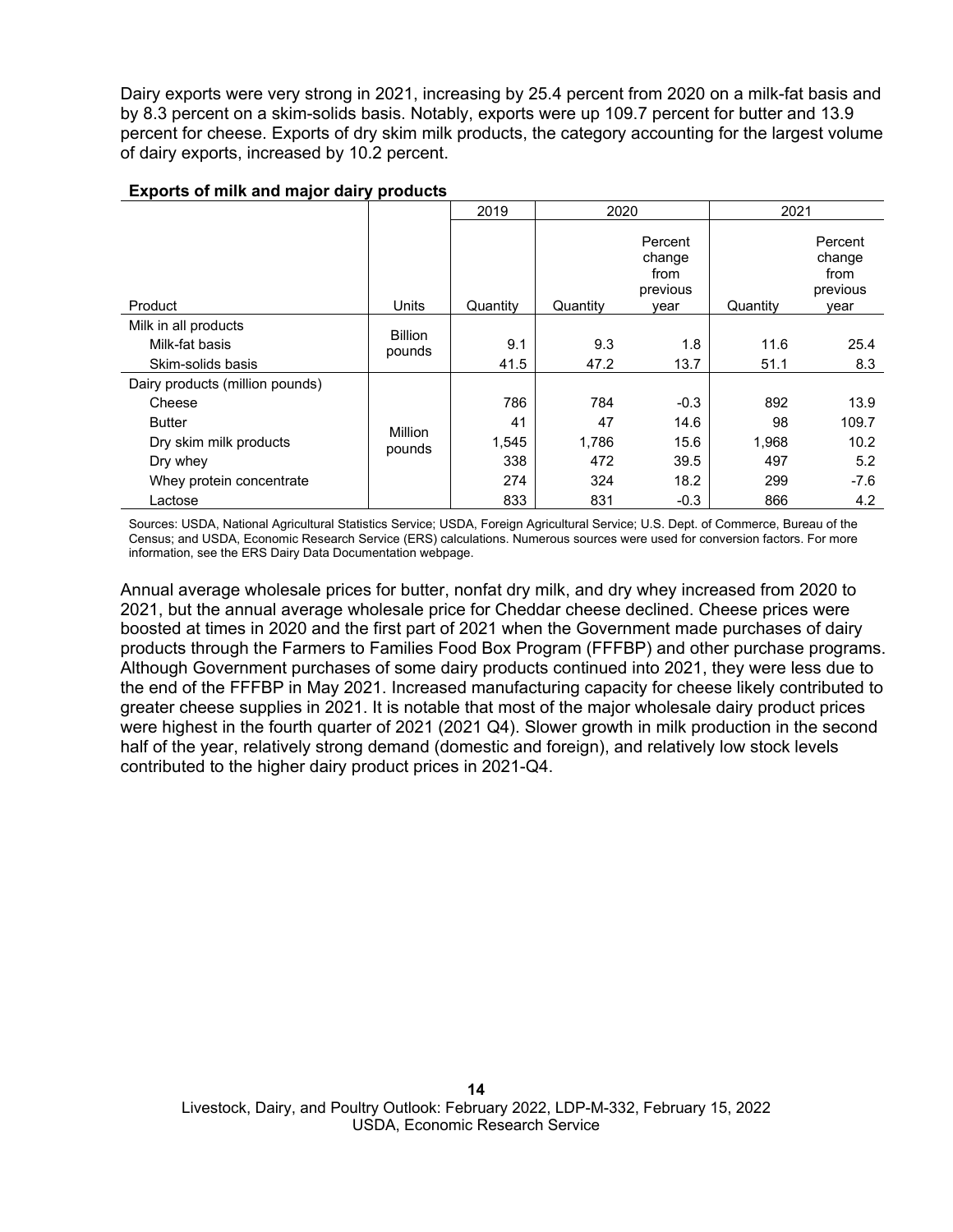#### **Dairy wholesale product prices**

Dollars per pound



Source: USDA, Agricultural Marketing Service.

### Recent Developments in Dairy Markets

From the week ending January 8 to the week ending February 5, all wholesale dairy product prices reported in the USDA *National Dairy Products Sales Report* (NDPSR) increased. Prices for butter, nonfat dry milk (NDM), and dry whey were \$2.6661 (+34.5 cents), \$1.6944 (+8.6 cents), and \$0.7504 (+7.8 cents) per pound, respectively. Cheddar cheese prices for 40-pound blocks and 500-pound barrels (adjusted to 38 percent moisture) were \$1.9351 (+0.9 cents) and \$1.8429 (+13.8 cents) per pound, respectively.

| <b>HOHI OODA HUUGHU DUIFFFFOUUCIS OUICS RCPOIT</b> (GOINGIS PCI POUND) |           |                     |        |  |  |
|------------------------------------------------------------------------|-----------|---------------------|--------|--|--|
|                                                                        |           | For the week ending |        |  |  |
|                                                                        | January 8 | February 5          | Change |  |  |
| <b>Butter</b>                                                          | 2.3215    | 2.6661              | 0.3446 |  |  |
| Cheddar cheese                                                         |           |                     |        |  |  |
| 40-pound blocks                                                        | 1.9262    | 1.9351              | 0.0089 |  |  |
| 500-pound barrels*                                                     | 1.7049    | 1.8429              | 0.1380 |  |  |
| Nonfat dry milk                                                        | 1.6085    | 1.6944              | 0.0859 |  |  |
| Dry whey                                                               | 0.6729    | 0.7504              | 0.0775 |  |  |

#### **Dairy wholesale product prices from USDA** *National Dairy Products Sales Report* (dollars per pound)

\* Adjusted to 38-percent moisture.

Source: USDA, Agricultural Marketing Service, *National Dairy Products Sales Report,* February 9, 2022.

Recent dairy product spot prices reported by the Chicago Mercantile Exchange (CME) have been high. The butter price climbed through December and most of January, reaching \$2.8744 for the trading week<sup>[2](#page-14-0)</sup> ending January 21, the highest weekly average since December 2015. The butter price declined the following 2 weeks and averaged \$2.4855 for the trading week ending February 4. Prices of Cheddar cheese 40-pound blocks and 500-pound barrels for the trading week

<span id="page-14-0"></span><sup>&</sup>lt;sup>2</sup> While the end of each week for NDPSR average prices falls on a Saturday, the trading week for CME usually ends on a Friday.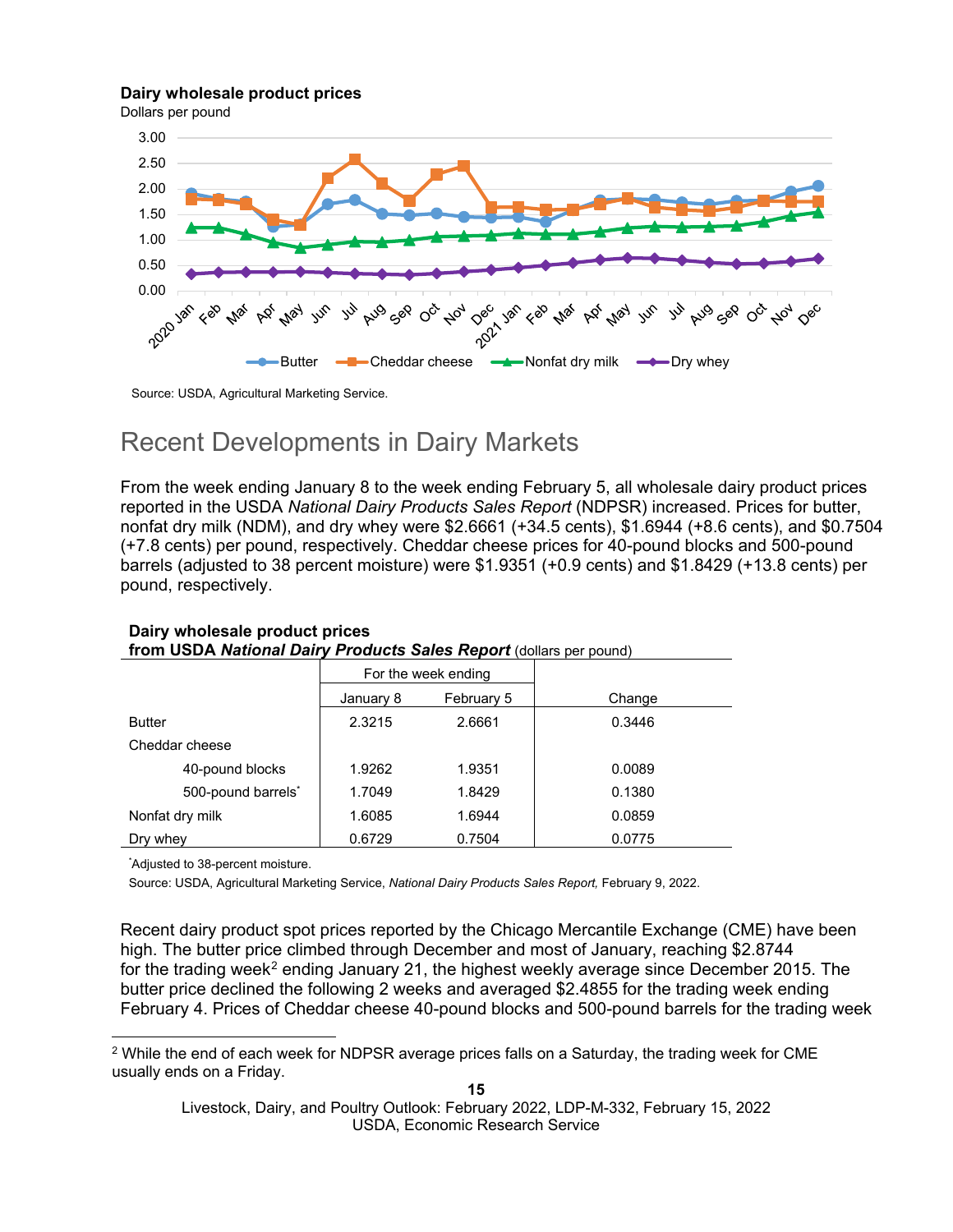ending February 4 averaged \$1.8695 and \$1.8325 per pound, respectively. For the same week, prices of nonfat dry milk and dry whey averaged \$1.8160 and \$0.8550 per pound, respectively.

Generally, the United States has remained price-competitive in international markets. Dry whey appears to be an exception, with recent U.S. domestic prices higher than Western Europe export prices. All Oceania and Western Europe average export prices reported by USDA *Dairy Market News*  rose substantially from December to January.

In the most recent *Milk Production* report published by NASS, the estimate for December U.S. milk production was 18.825 billion pounds, down 0.1 percent from December 2020. NASS estimates that the number of milk cows in December averaged 9.375 million head, 7,000 lower than November and 67,000 lower than December 2020. The milk per cow estimate for December was 2,008 pounds, 11 pounds above December 2020.

| (Dollars per pound) |                       |          |         |        |  |
|---------------------|-----------------------|----------|---------|--------|--|
|                     |                       | December | January |        |  |
| Product             | Region                | 2021     | 2022    | Change |  |
| <b>Butter</b>       | Oceania               | 2.6440   | 2.7519  | 0.1080 |  |
|                     | <b>Western Europe</b> | 2.8721   | 3.0581  | 0.1860 |  |
| Cheddar cheese      | Oceania               | 2.3832   | 2.5310  | 0.1479 |  |
| Skim milk powder    | Oceania               | 1.6933   | 1.7826  | 0.0894 |  |
|                     | <b>Western Europe</b> | 1.7055   | 1.7921  | 0.0866 |  |
| Dry whey            | Western Europe        | 0.6001   | 0.6391  | 0.0390 |  |
| Whole milk powder   | Oceania               | 1.7862   | 1.8380  | 0.0517 |  |
|                     | <b>Western Europe</b> | 2.1251   | 2.2453  | 0.1202 |  |
|                     |                       |          |         |        |  |

#### **Dairy product export prices for Oceania and Western Europe**

Source: USDA, Agricultural Marketing Service, *Dairy Market News.*

According to the recent NASS *Cattle* report, the January 1 milk cow inventory was 9.375 million head, matching the December average from the *Milk Production* report. The milk replacement heifer inventory for January 1 was 4.451 million head, 3.4 percent lower than January 1, 2020. The ratio of replacement heifers to milk cows was 47.5 percent. Milk replacement heifers expected to calve totaled 2.836 million head, 2.7 percent below January 1, 2020.

Dairy exports on a milk-fat basis totaled 865 million pounds in December, 101 million higher than December 2020. On a skim-solids basis, December exports totaled 3.433 billion pounds, 229 million below December 2020. While December exports remained strong compared to December 2020, it is notable that exports of several major products declined from November to December. Exports of dry skim milk products, $3$  cheese, and dry whey declined to 127.0 million

(-41.5 million), 68.4 million (-5.4 million), and 31.8 million pounds (-7.8 million), respectively.

Dairy imports on a milk-fat basis totaled 545 million pounds in December, 30 million lower than December 2020. On a skim-solids basis, December imports totaled 461 million pounds, 41 million below December 2020. Notably, imports of butter in December totaled 9.9 million pounds, 6.0 million higher than December 2020.

For 2021-Q4, domestic use was relatively strong. On a milk-fat basis, it totaled 57.716 billion pounds, 1.8 percent higher than 2020-Q4. On a skim-solids basis, domestic use was 45.383 billion pounds, 2.0 percent higher than 2020-Q4.

**16**

<span id="page-15-0"></span><sup>3</sup> Dry skim milk products include nonfat dry milk, skim milk powder, and dry skim milk for animal use.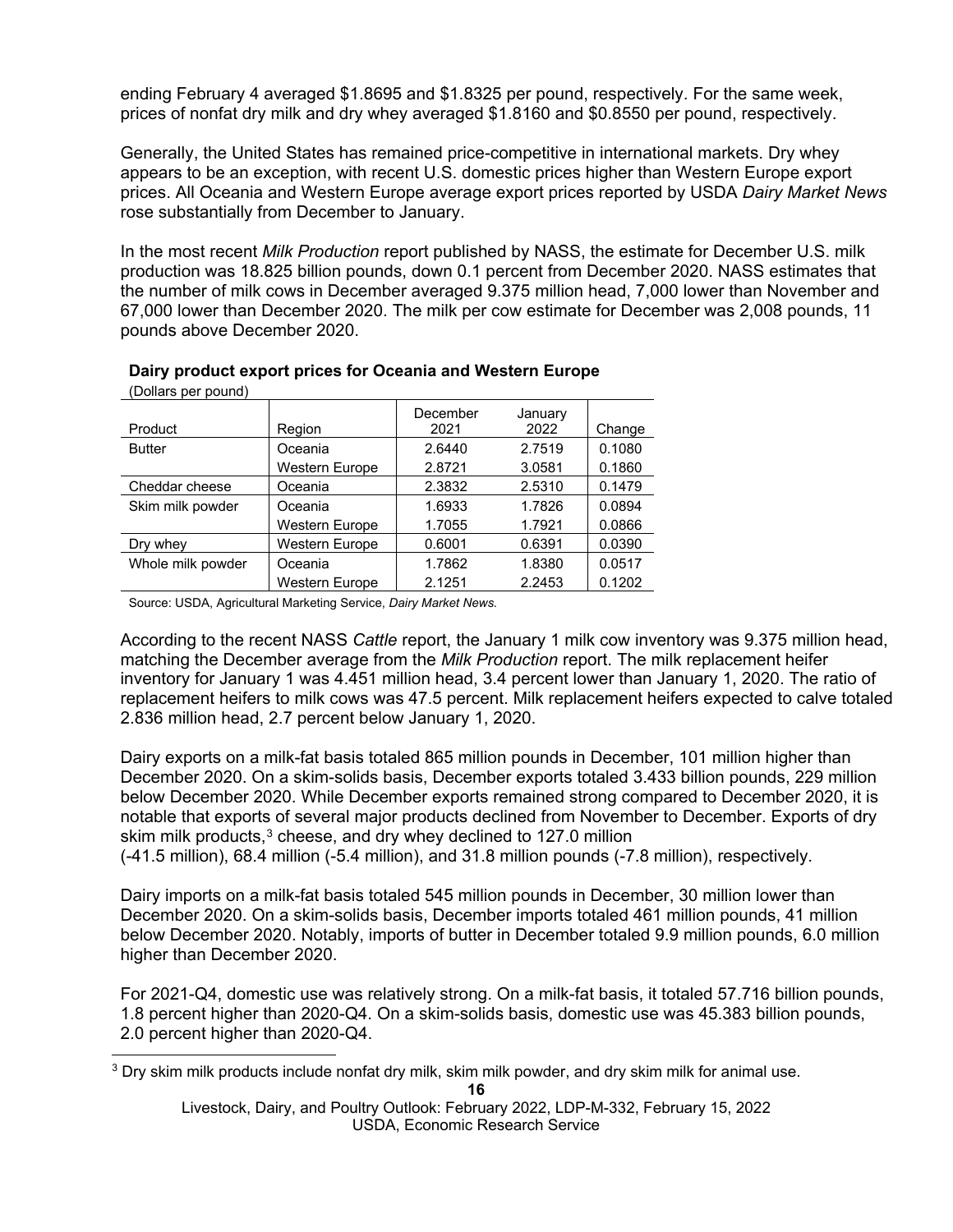With relatively low milk production accompanied by relatively high domestic use and exports in 2021- Q4, ending stocks for 2021 were relatively low. On a milk-fat basis, ending stocks totaled 14.359 billion pounds, 1.255 billion lower than the end of 2020. Ending stocks on a skim-solids basis totaled 10.816 billion pounds, 62 million lower than at the end of 2020. Notably, 2021 ending stocks for butter were 199.1 million pounds, 74.8 million lower than 2020, and 2021 ending stocks for dry whey were 58.3 million pounds, 7.3 million below 2020.

# Outlook for Feed Prices

The 2021/22 corn price projection is \$5.45 per bushel, unchanged from last month's projection. The 2021/22 price projection for soybean meal is \$410 per short ton, \$35 higher than last month's forecast.[4](#page-16-0) For more information, see *Feed Outlook*, published by USDA, Economic Research Service. The alfalfa hay price in December was \$213 per short ton, \$3 higher than November and \$47 higher than December 2020. The 5-State weighted-average price for premium alfalfa hay in December was \$253 per short ton, \$7 higher than November and \$50 higher than December 2020.

## Dairy Forecasts for 2022

Due to declines in milk cows in recent months, higher projected feed prices, a low inventory of replacement heifers, and higher expected cull-cow prices, milk cows are projected to average 9.360 million head in 2022, 25,000 lower than last month's forecast. Milk per cow is projected to average 24,265 pounds per head in 2022, unchanged from the previous forecast. As a result, the milk production forecast for 2022 has been adjusted to 227.2 billion, 0.5 billion pounds lower that last month's forecast but 0.9 billion pounds above 2021.

With U.S. dairy prices expected to be less competitive in international markets, the 2022 export projections are adjusted downward. Lower exports are expected for whey products, dry skim milk products, butter, and cheese. The forecast for 2022 dairy exports on a milk-fat basis has been adjusted to 11.0 billion pounds, 0.2 billion lower than last month. On a skim-solids basis, the 2022 dairy export forecast has been adjusted to 51.2 billion pounds, 0.6 billion lower than last month's forecast.

Dairy import projections for 2022 have been raised to 6.9 billion pounds on a milk-fat basis (+0.1 billion) and 5.7 billion pounds on a skim-solids basis (+0.1 billion). Higher imports are expected for butter, milk protein products,<sup>[5](#page-16-1)</sup> and several other miscellaneous dairy products.

The forecast for 2022 ending stocks on a milk-fat basis is adjusted to 14.1 billion pounds, 0.4 billion lower than the previous forecast, mostly due to lower-than-expected beginning stocks and lower projected milk production. On a skim-solids basis, the forecast for ending stocks is unchanged at 10.6 billion pounds, as the higher-than-expected beginning stocks are largely offset by lower projected milk production during the year. The projection for 2022 domestic use on a milk-fat basis is 222.2 billion pounds (-0.2 billion). On a skim-solids basis, the forecast for domestic use is 180.8 billion pounds (+0.5 billion).

Due to relatively high domestic and international dairy product prices in recent weeks, lower projected milk production, and relatively low beginning stock levels, wholesale price forecasts have been raised

<span id="page-16-0"></span><sup>&</sup>lt;sup>4</sup> The marketing year begins September 1 for corn and October 1 for soybean meal.

<span id="page-16-1"></span><sup>5</sup> Milk protein products include milk protein concentrate, milk protein isolate, and casein products.

Livestock, Dairy, and Poultry Outlook: February 2022, LDP-M-332, February 15, 2022 USDA, Economic Research Service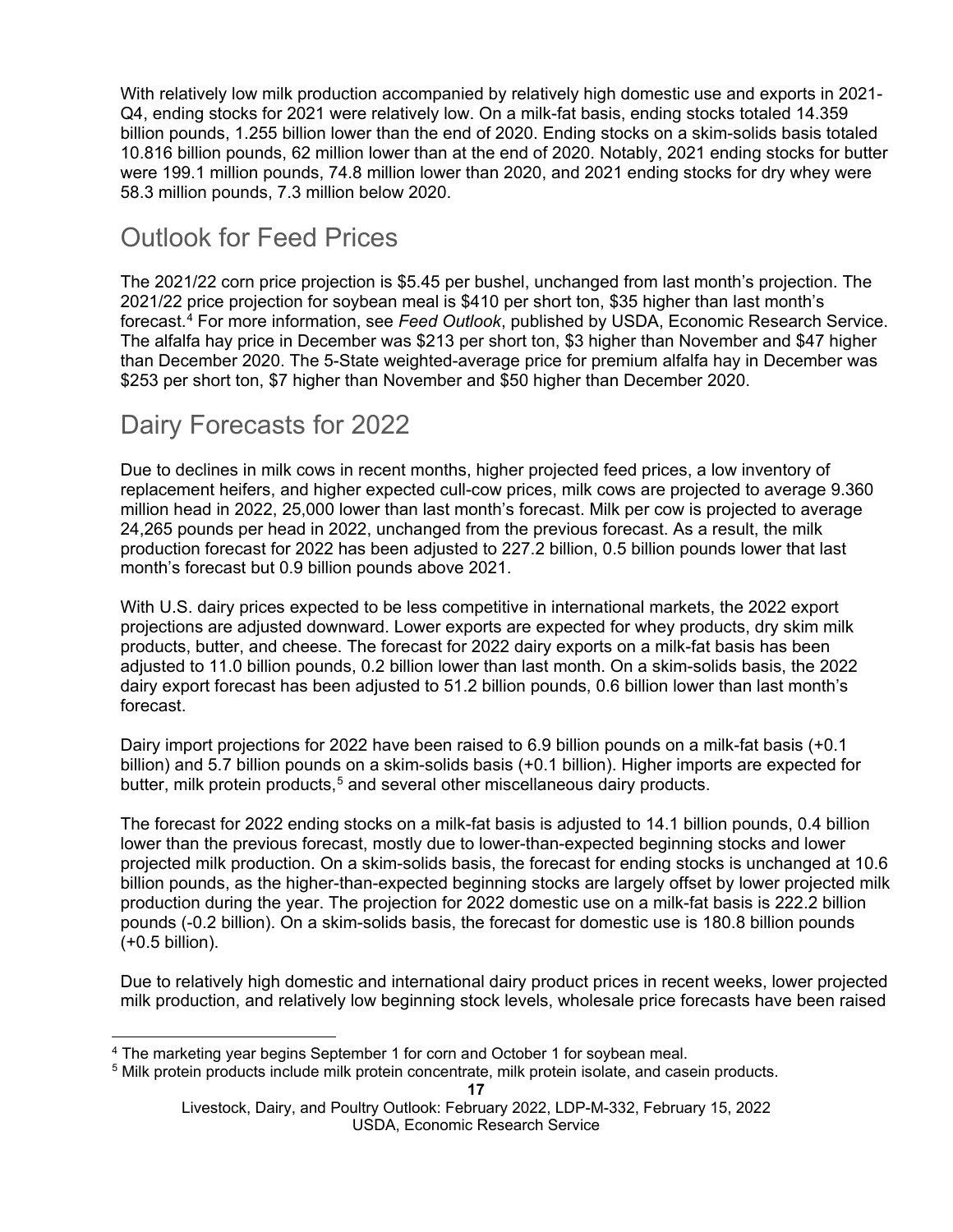for all major dairy products. For 2022, price forecasts for Cheddar cheese, dry whey, butter, and NDM are \$1.900 (+2.5 cents), \$0.705 (+6.0 cents), \$2.390 (+9.0 cents), and \$1.665 (+11.5 cents) per pound, respectively. With higher dairy product prices expected across the board, Class III and IV milk price forecasts for 2022 have been raised to \$20.30 per cwt (+\$0.65) and \$22.30 per cwt (+\$1.40), respectively. The all-milk price forecast for 2022 is \$23.55 per cwt, \$0.95 higher than last month's forecast.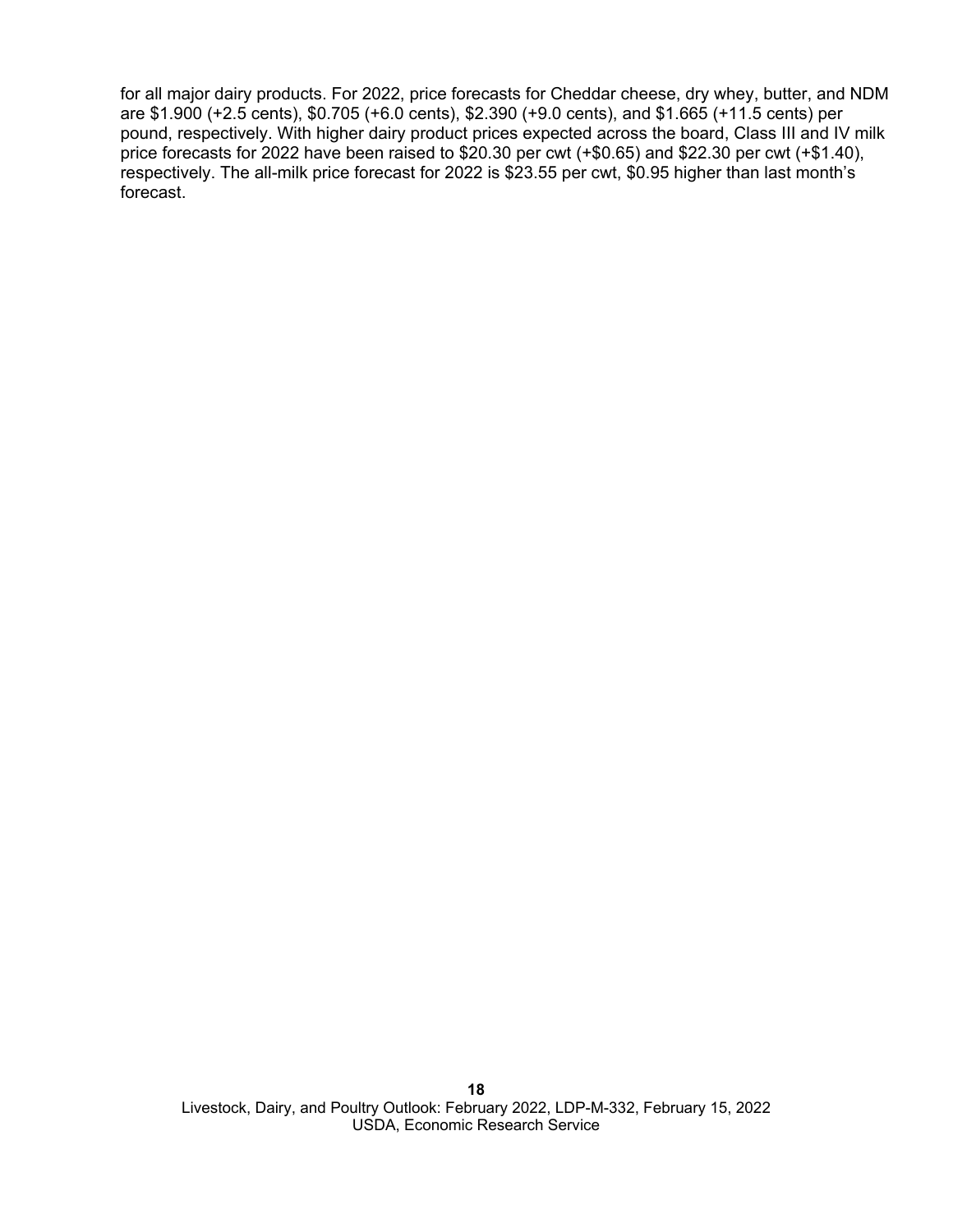# **Pork/Hogs**

Mildred Haley

# Smaller Animal Numbers and Robust Pork Demand Are Likely To Support 2022 Hog Prices

January 2022 estimated federally inspected (FI) hog slaughter numbers, at almost 10.4 million head, were about 12 percent lower than numbers of January 2021 after accounting for the additional slaughter day this year. The year-over-year reduction in January's estimated FI slaughter numbers was greater than that suggested in the heaviest weight category of the December 2021 *Quarterly Hogs and Pigs* report. The 180-pounds-and-over weight category of that report indicated 6 percent fewer heavy-weight animals would be ready for slaughter between December 1 and the end of January. The difference in the January FI slaughter numbers not captured by the lower summer 2021 pig crop is likely accounted for by ongoing operational problems at the processing end of the pork supply chain, which often combined with harsh Midwestern winter weather conditions to limit January processing numbers.

First-quarter pork production for 2022 is revised lower to account for lower January hog slaughter numbers and the possibility of continued processing-sector turbulence. This was slightly offset by expectations that the slower pace of slaughter would result in slightly higher carcass weights into the second quarter. These factors result in a first-quarter pork production forecast of about 6.9 billion pounds, about 5 percent lower than in the same period last year, and a second-quarter forecast of 6.5 billion pounds. The production forecast for the third quarter was also lowered by about 55 million pounds. Moderate increases in porcine reproductive and respiratory syndrome case detections—reported in the Swine Health Information Center's January Domestic Disease Monitoring Report—may be reflected in available slaughter animals in the summer months. $6$  Average dressed weights were reduced in the second half of the year, resulting in a slight reduction in fourth-quarter production. The annual production forecast is increased to almost 27.4 billion pounds, about 1 percent below production in 2021.

Lower availability of slaughter hog numbers was likely one important factor that drove hog prices higher in January. Live equivalent prices of 51-52 percent lean hogs averaged \$56.03 per cwt in January, more than 18 percent higher than the January 2021 average. In line with higher January hog prices and seasonal trends, the first-quarter forecast for live equivalent 51-52 percent lean hogs is raised to \$63 per cwt, about 13 percent above prices a year ago. The higher first-quarter price forecast combines with strong seasonal trends to drive the following upward revisions in 2022 quarterly hog price forecasts: second- and third-quarter prices are raised to \$70 per cwt and \$67 per cwt, respectively. Revised second- and third-quarter prices remain below year-earlier prices by more than 13 percent and 12 percent, respectively, when compared to the same periods last year when record wholesale prices supported hog prices. Fourth-quarter hog prices in 2022 are expected to be \$60 per cwt, almost 7 percent higher than the same period a year ago. For 2022, hog prices are expected to average \$65 per cwt, more than 3 percent below prices last year.

<span id="page-18-0"></span><sup>6</sup> January Domestic Disease Monitoring Report, Swine Health Information Center, January 3, 2022.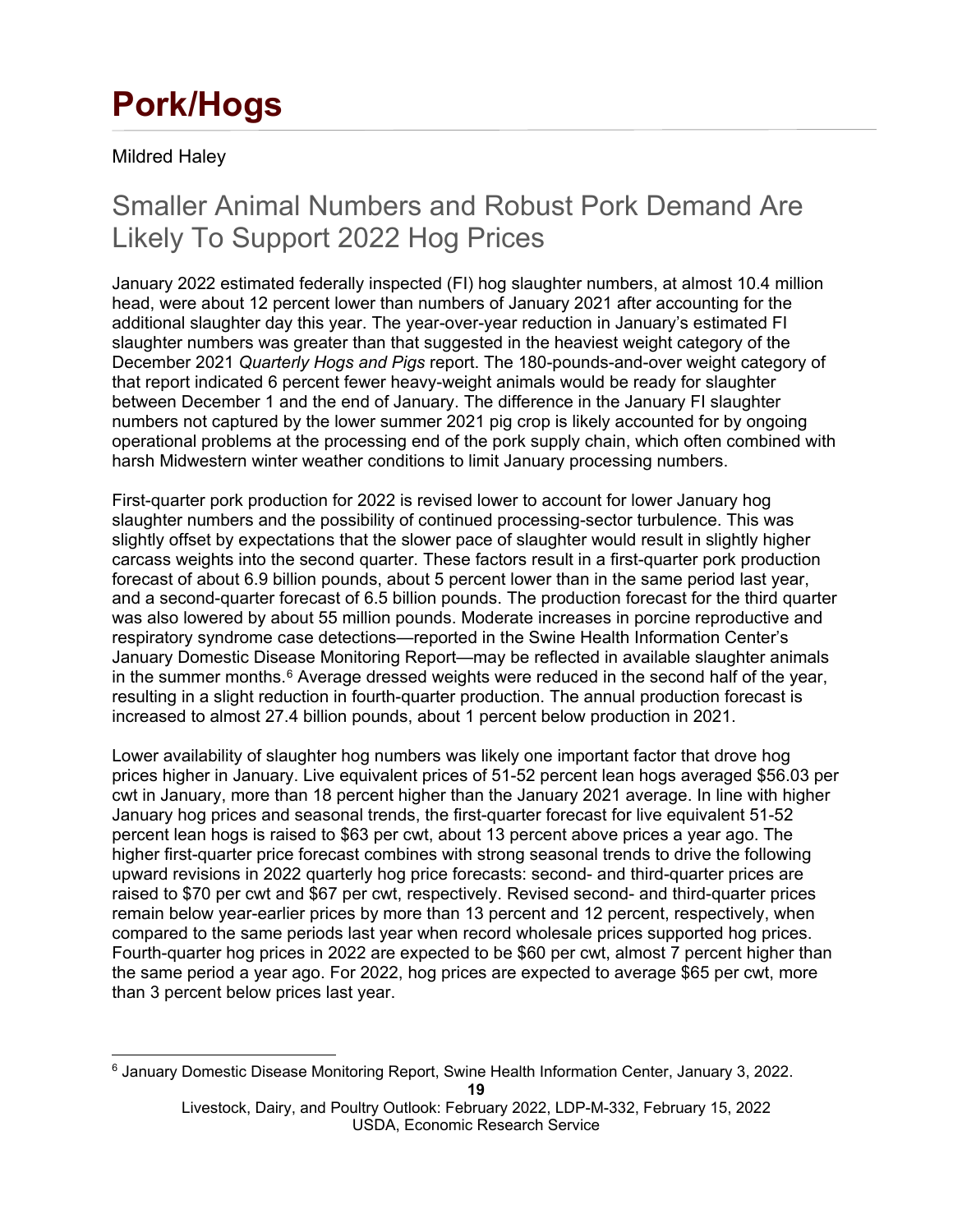Continuing robust domestic consumer demand for pork may be another important factor contributing indirectly to higher hog prices. Because demand for hogs is a derived demand, it is likely that strong hog prices in January derive in part from the strong wholesale pork prices in January. Wholesale values averaged \$90.56 per cwt in January 2022, an increase of 13 percent from values in January 2021.



#### **Wholesale pork carcass cutout, weekly**

\*cwt=hundredweight. Source: USDA, Agricultural Marketing Service.

Combining revised hog price and pork production forecasts with price and production data from 2000–2021 yields the pork demand relationship shown below. Between the years 2000 and 2020, the relationship between hog prices and real per capita pork disappearance is represented by the dark line. Consumer demand appears to have changed, however in 2021, likely due to factors connected with the pandemic. It is expected that the relationship between hog prices and pork disappearance in 2022 will retain some similarity to that of 2021. Hog price forecasts in 2022 remain high relative to other years in the 2000–2022 sample period, as consumers reflect robust demand for pork through wholesale pork prices. Given current higher relative prices of protein substitutes---beef and chicken in particular----it is likely that pork consumption habits acquired in 2021 will continue this year, providing support for higher hog prices. It is notable that the disappearance is slightly higher in 2022, likely due to lower net exports—the result of lower 2022 quarterly pork export forecasts and higher quarterly import forecasts compared to last year.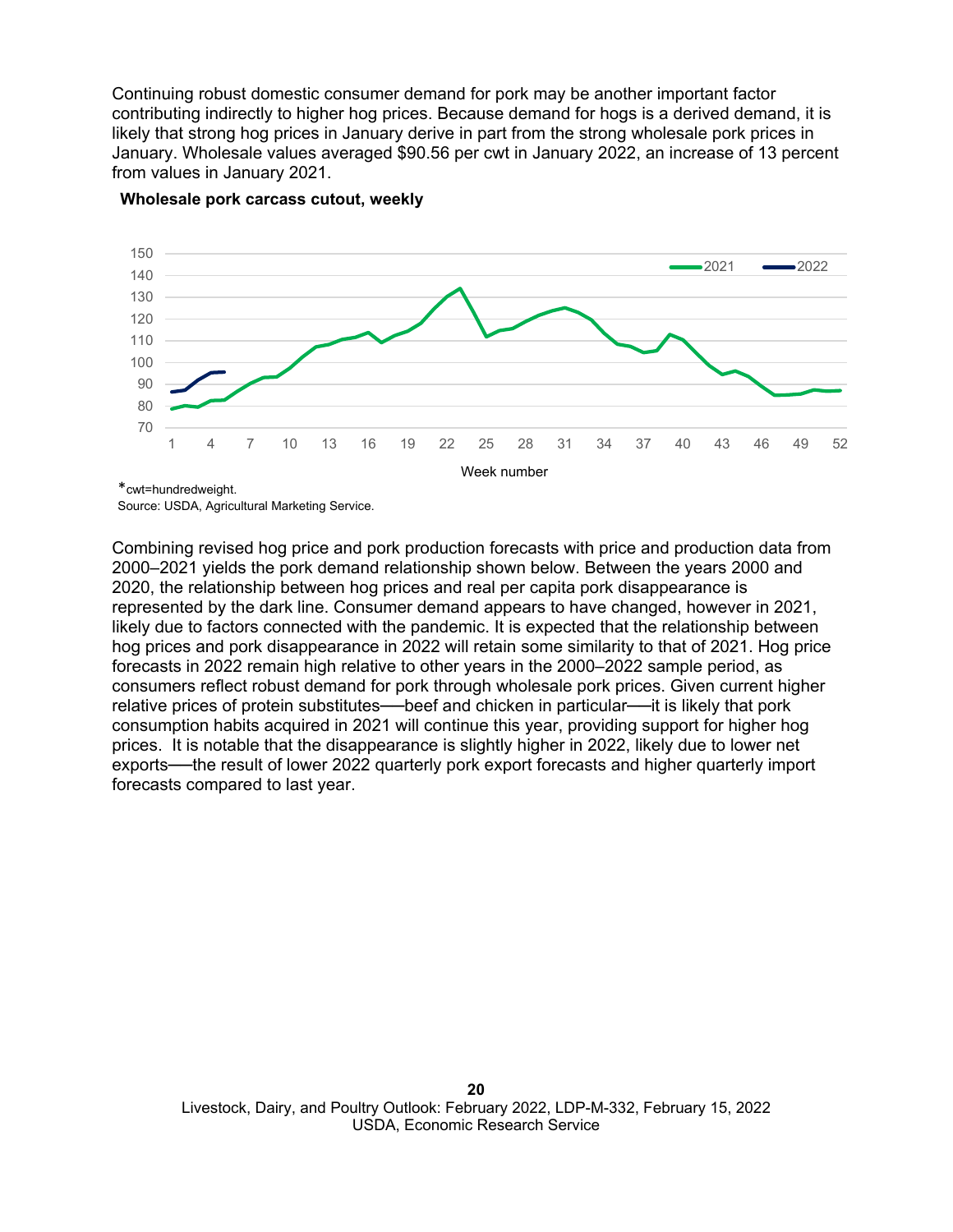#### **Reduced form demand, U.S. pork, 2000–2022\***

Wholesale carcass cutout value



Per capita pork disappearance, retail basis

 $*$ y=248.26-3.98β<sub>1;</sub> y=per capita pork disappearance, β<sub>1=</sub> 51-52 percent lean, live equivalent hog price. R<sup>2=0.745</sup> \*\*cwt=hundredweight.

\*\*\*Forecast.

Source: USDA, Economic Research Service calculations with USDA, World Agricultural Outlook Board data.

# December Weakness in China Demand Signals Further Export Decline in 2022

U.S. pork exports in December were 532 million pounds, more than 16 percent below a year ago. Lower shipments were led by those to China\Hong Kong, whose reduction of more than 115 million pounds compared to last year could not to be offset by increased exports to Mexico and other South and Central American nations. This dynamic characterized much of 2021, particularly the second half of the year. Since July of 2021, declining shipments to China\Hong Kong more than offset year-over-year larger exports to Western Hemisphere nations, dragging total U.S. exports below year-earlier levels. The year-earlier percent changes set out in the summary tables for the 10 largest destination countries for U.S.-exported pork in December and for 2021 (below) illustrate the dynamic that dominated 2021.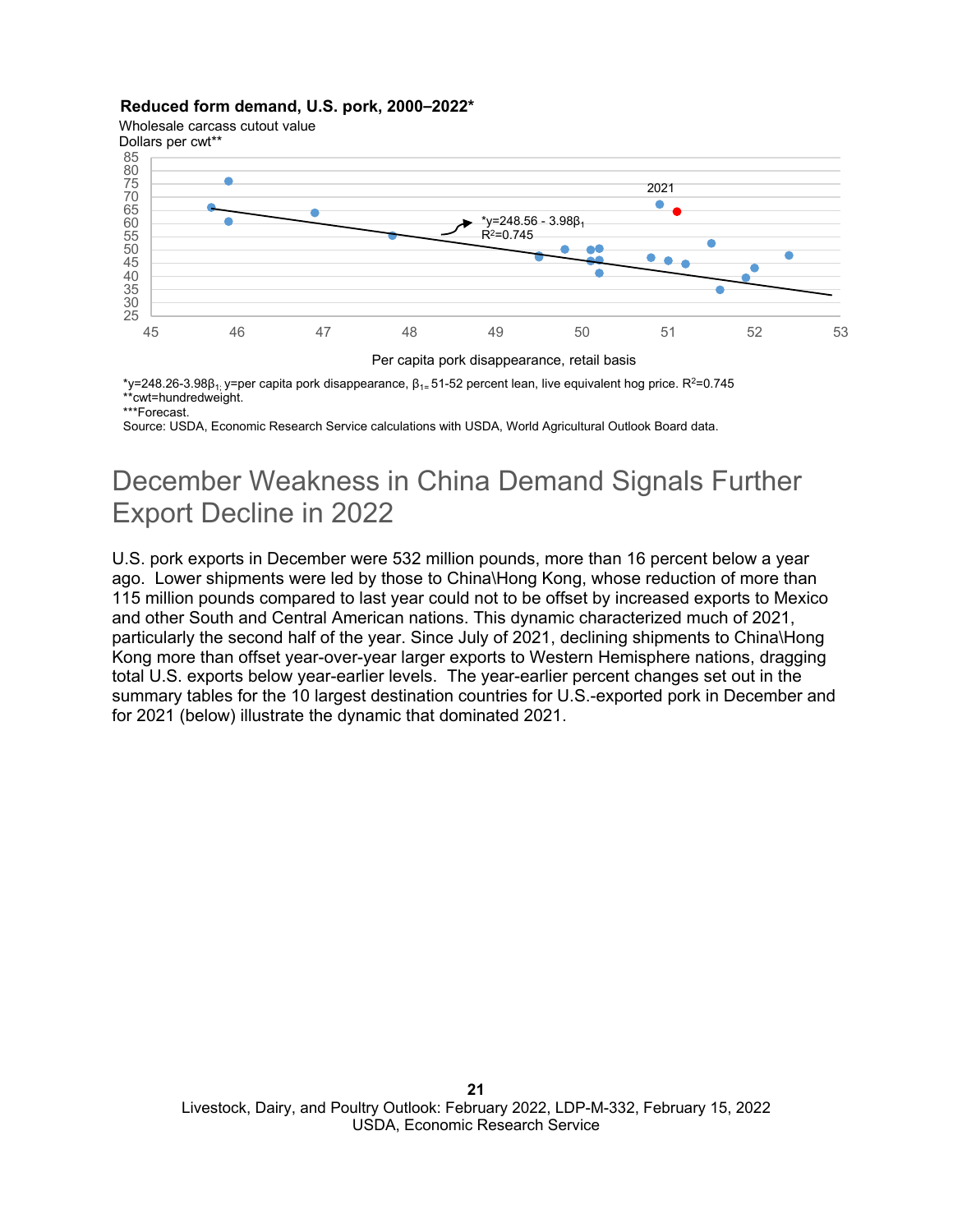|                | U.S. pork exports: Volumes and export shares of the 10 largest foreign |                  |                  |                   |                     |                  |  |
|----------------|------------------------------------------------------------------------|------------------|------------------|-------------------|---------------------|------------------|--|
|                | destinations in December 2020 and 2021                                 |                  |                  |                   |                     |                  |  |
|                |                                                                        |                  |                  |                   |                     |                  |  |
|                | Country                                                                | <b>Exports</b>   | <b>Exports</b>   | Percent<br>change | <b>Export share</b> | Export share     |  |
|                |                                                                        | December 2020    | December 2021    | (2021/2020)       | December<br>2020    | December<br>2021 |  |
|                |                                                                        | (Million pounds) | (Million pounds) |                   | Percent             | Percent          |  |
|                |                                                                        |                  |                  |                   |                     |                  |  |
|                | World                                                                  | 636              | 532              | $-16.5$           |                     |                  |  |
|                |                                                                        |                  |                  |                   |                     |                  |  |
| 1              | Mexico                                                                 | 169              | 198              | 17                | 27                  | 37               |  |
| 2              | Japan                                                                  | 102              | 98               | $-4$              | 16                  | 18               |  |
| 3              | Canada                                                                 | 43               | 46               | 6                 | $\overline{7}$      | 9                |  |
| $\overline{4}$ | South Korea                                                            | 44               | 45               | $\mathbf 1$       | $\overline{7}$      | 8                |  |
| 5              | China\Hong Kong                                                        | 157              | 42               | $-73$             | 25                  | 8                |  |
| 6              | Colombia                                                               | 21               | 28               | 29                | 3                   | 5                |  |
| $\overline{7}$ | Panama                                                                 | 11               | 19               | 71                | $\overline{2}$      | $\overline{4}$   |  |
| 8              | Dominican Republic                                                     | 12               | 15               | 29                | $\overline{2}$      | 3                |  |
| 9              | Honduras                                                               | 11               | 11               | $-4$              | 2                   | 2                |  |
| 10             | Australia                                                              | 17               | 5                | $-70$             | 3                   |                  |  |

Source: USDA, Economic Research Service.

|                 | U.S. pork exports: Volumes and export shares of the 10 largest foreign |                  |                  |                |                     |                     |
|-----------------|------------------------------------------------------------------------|------------------|------------------|----------------|---------------------|---------------------|
|                 | destinations in 2020 and 2021                                          |                  |                  |                |                     |                     |
|                 |                                                                        |                  |                  |                |                     |                     |
|                 | Country                                                                | <b>Exports</b>   | <b>Exports</b>   | Percent change | <b>Export share</b> | <b>Export share</b> |
|                 |                                                                        | 2020             | 2021             | (2021/2020)    | 2020                | 2021                |
|                 |                                                                        | (Million pounds) | (Million pounds) |                | Percent             | Percent             |
|                 |                                                                        |                  |                  |                |                     |                     |
|                 | World                                                                  | 7,280            | 7,030            | $-3.4$         |                     |                     |
|                 |                                                                        |                  |                  |                |                     |                     |
| 1               | Mexico                                                                 | 1,566            | 2,059            | 31             | 22                  | 29                  |
| $\overline{2}$  | Japan                                                                  | 1,200            | 1,224            | $\mathcal{P}$  | 16                  | 17                  |
| 3               | China\Hong Kong                                                        | 2,134            | 1,185            | $-44$          | 29                  | 17                  |
| 4               | Canada                                                                 | 580              | 575              | $-1$           | 8                   | 8                   |
| 5               | South Korea                                                            | 486              | 511              | 5              | $\overline{7}$      | $\overline{7}$      |
| $6\phantom{1}$  | Colombia                                                               | 189              | 304              | 61             | 3                   | $\overline{4}$      |
| $\overline{7}$  | Philippines                                                            | 110              | 202              | 83             | 2                   | 3                   |
| 8               | Australia                                                              | 234              | 174              | $-26$          | 3                   | $\overline{2}$      |
| 9               | Dominican Republic                                                     | 120              | 173              | 44             | $\overline{2}$      | $\overline{2}$      |
| 10 <sup>1</sup> | <b>Honduras</b>                                                        | 108              | 144              | 33             | 1                   | $\overline{2}$      |

Source: USDA, Economic Research Service.

**22**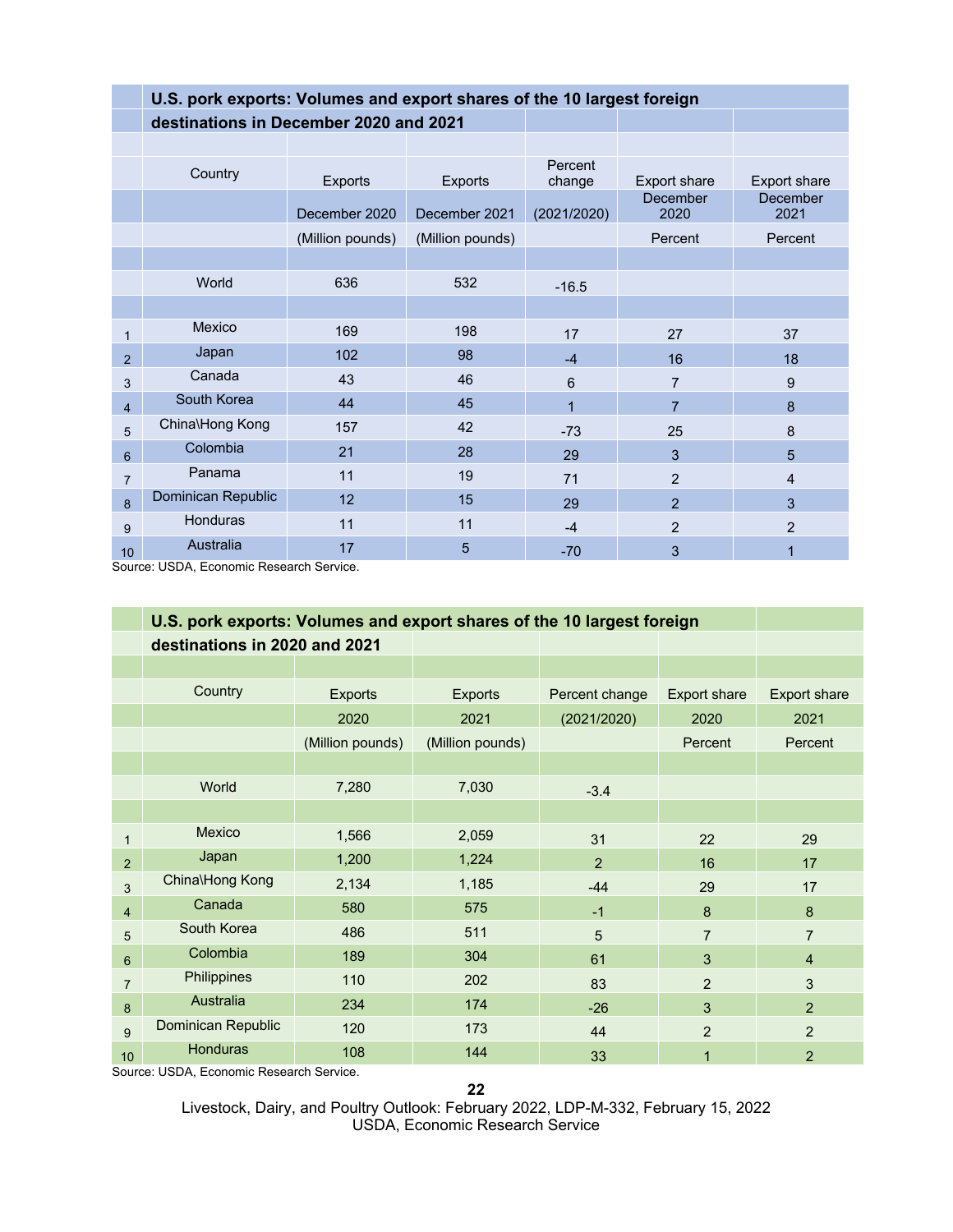The figure below breaks out differences in 2020 and 2021 export volumes for major trading regions. The volume of China\Hong Kong's decline in 2021 (-949 million pounds) was larger than all other regional changes combined. Increases to Mexico (+492 million pounds) and to South and Central America (+192 million pounds) in particular, stood out last year. U.S. exports declined by almost 250 million pounds in 2021 compared with 2020.





Lower-than-expected December export data, combined with expectations for continued recovery of China's pork sector from African Swine Fever foreshadow lower U.S. export volumes in 2022. Revised quarterly export forecasts for 2022 are as follows: first-quarter exports are lowered to 1.62 billion pounds, almost 16 percent lower than a year earlier. Secondquarter exports are reduced to about 1.67 billion pounds, 12.4 percent below the same quarter in 2021. For the third quarter, exports are reduced to 1.62 billion pounds, almost 5 percent above a year earlier, and for the fourth quarter, exports are lowered to 1.9 billion pounds, about 15 percent above same period in 2021. Total 2022 exports are expected to be 6.8 billion pounds, about 3 percent below volumes in 2021.

Source: USDA, Economic Research Service.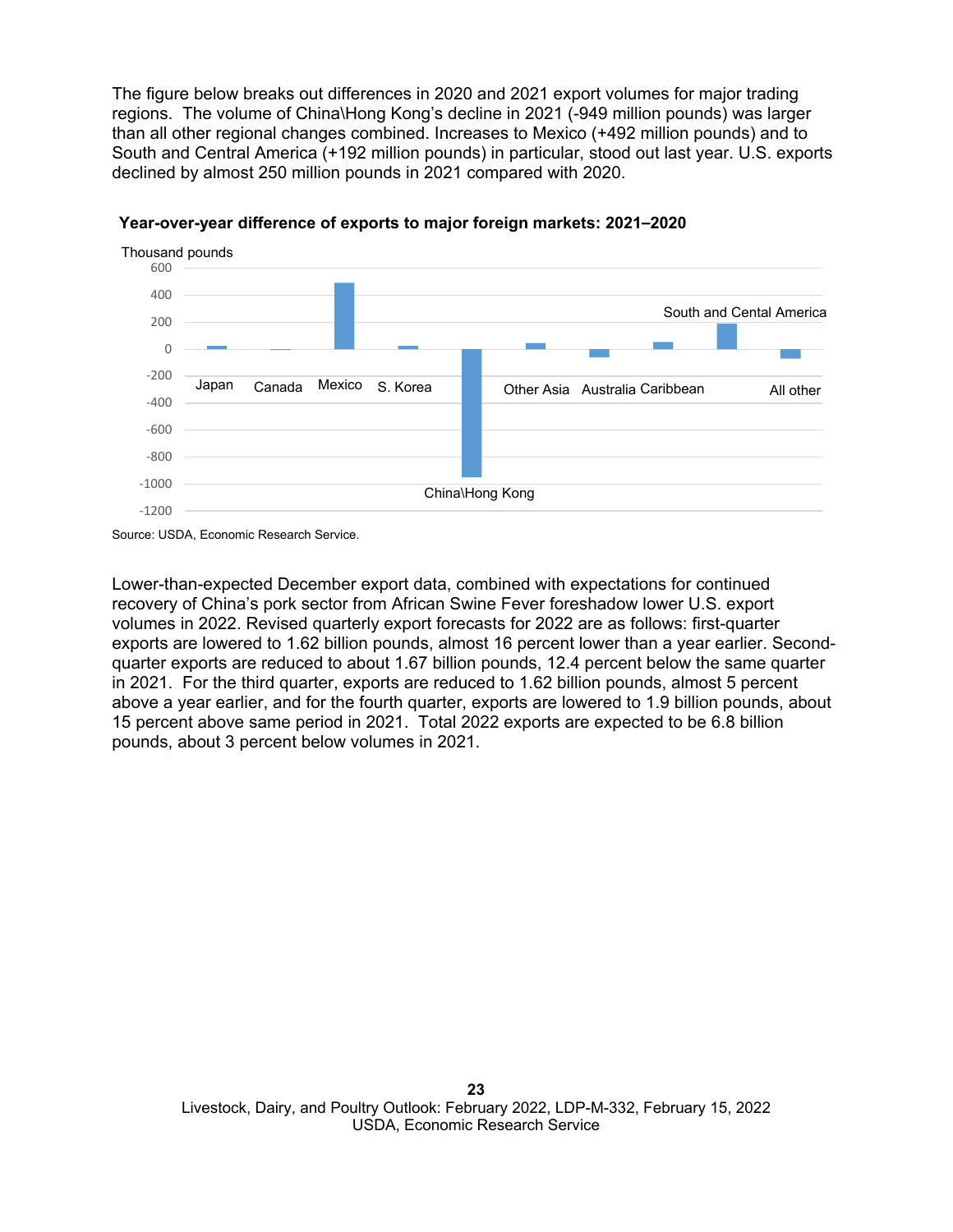# **Poultry**

Grace Grossen, Adriana Valcu-Lisman, and Margaret Cornelius

### Broiler Production in 2021 Increased Over 2022; Cold Stocks Fell

December broiler production totaled 3.691 billion pounds, a decrease of less than 1 percent from last December. This was a result of slight year-over-year declines in both head slaughtered and average live weights. Total 2021 production is estimated at 44.890 billion pounds, an increase of less than 1 percent from 2020. Based on weak preliminary January slaughter data and winter weather that caused multi-day plant shut-downs in early February, the first-quarter production projection was adjusted down by 100 million pounds to 11.15 billion pounds. The outlying quarters of 2022 were adjusted down as higher forecast feed costs temper growth. Total projected production for 2022 is 45.485 billion pounds. This would be a year-over-year increase of just over 1 percent from 2021.



#### **Monthly broiler production**

Source: USDA, National Agricultural Statistics Service.

Broiler meat in cold storage fell to 704 million pounds at the end of December as production failed to keep pace with demand. This is a slight decrease from the end of November and 15 percent less than the end of 2020. Breast meat in particular saw a decline in cold storage stocks at the end of 2021, 104 million pounds lower than the end of 2020. Only chicken wings and leg quarters have seen increases in cold storage levels since the end of 2020, but these parts represent a small share of broiler meat in cold storage. With continued slow growth in production in 2022, projected broiler meat in cold storage at the end of 2022 was adjusted down by 30 million pounds to 755 million pounds.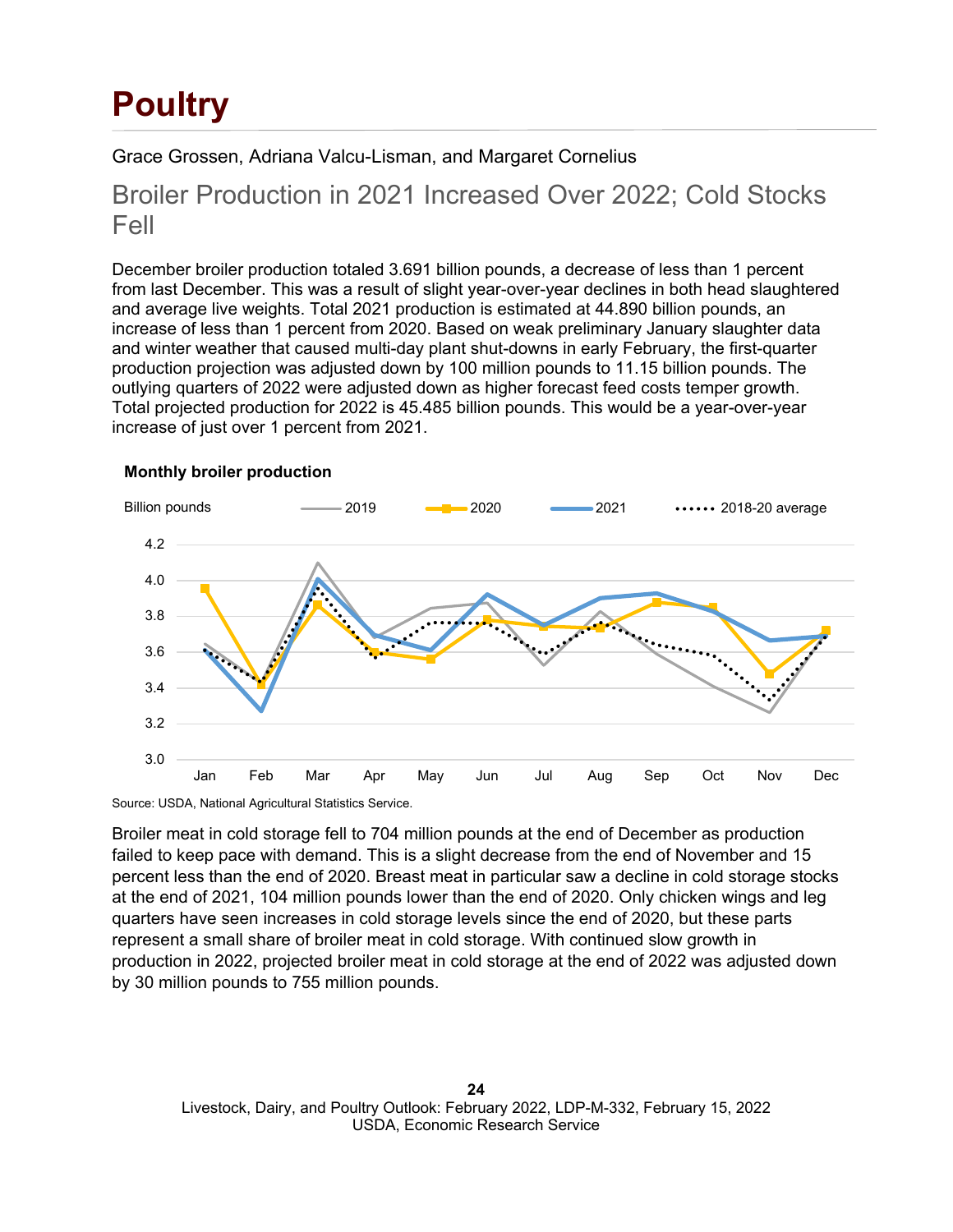

#### **Broiler meat in cold storage at the end of the month, 2021**

Source: USDA, National Agricultural Statistics Service.

### Broiler Exports Revised Down in 2022

#### **U.S. broiler exports: Volumes and export shares of largest markets, 2020 and 2021**

|                    |       | <b>Volume (million pounds)</b> |                  | <b>Export share (percent)</b> |      |
|--------------------|-------|--------------------------------|------------------|-------------------------------|------|
| <b>Country</b>     | 2020  | 2021                           | <b>Change in</b> | 2020                          | 2021 |
|                    |       |                                | volume           |                               |      |
| <b>Mexico</b>      | 1,543 | 1,584                          | 43               | 20.9                          | 21.5 |
| Cuba               | 375   | 678                            | 303              | 5.1                           | 9.2  |
| China              | 683   | 382                            | $-300$           | 9.3                           | 5.2  |
| <b>Taiwan</b>      | 529   | 360                            | $-170$           | 7.2                           | 4.9  |
| <b>Philippines</b> | 171   | 340                            | 169              | 2.3                           | 4.6  |
| Angola             | 253   | 318                            | 64               | 3.4                           | 4.3  |
| Canada             | 330   | 316                            | $-14$            | 4.5                           | 4.3  |
| <b>Guatemala</b>   | 259   | 300                            | 41               | 3.5                           | 4.1  |
| <b>Vietnam</b>     | 324   | 213                            | $-111$           | 4.4                           | 2.9  |
| Colombia           | 181   | 194                            | 13               | 2.5                           | 2.6  |
| Haiti              | 140   | 192                            | 52               | 1.9                           | 2.6  |
| <b>ROW</b>         | 2,577 | 2,489                          | -88              | 35.0                          | 33.8 |
| World              | 7,367 | 7,367                          | 0                |                               |      |

Note: Largest markets are based on 2021 total export volumes.

Source: USDA, Economic Research Service using data from the U.S. Department of Commerce, Bureau of the Census.

December broiler exports totaled 618 million pounds, a year-over-year increase of 1 percent. This brings the 2021 total to 7.367 billion pounds, about even with the 2020 total. Mexico accounted for 21.5 percent of 2021 exports, a slightly greater share than in 2020 (20.9 percent). Other markets with increased shares year-over-year include Cuba, Angola, Guatemala, the Philippines, Haiti, and Colombia, which together accounted for 27.5 percent of shipments in 2021, up from 18.8 percent in 2020. The largest individual increase was in shipments to Cuba, which climbed from a 5.1 percent share in 2020 to 9.2 percent of shipments in 2021. Canada's total import level decreased year-over-year, but it accounted for a similar share of shipments in 2021 (4.3 percent) as it did in 2020 (4.5 percent). China accounted for 9.3 percent of broiler exports in 2020 but only 5.2 percent in 2021. Taiwan's share also decreased, from 7.2-percent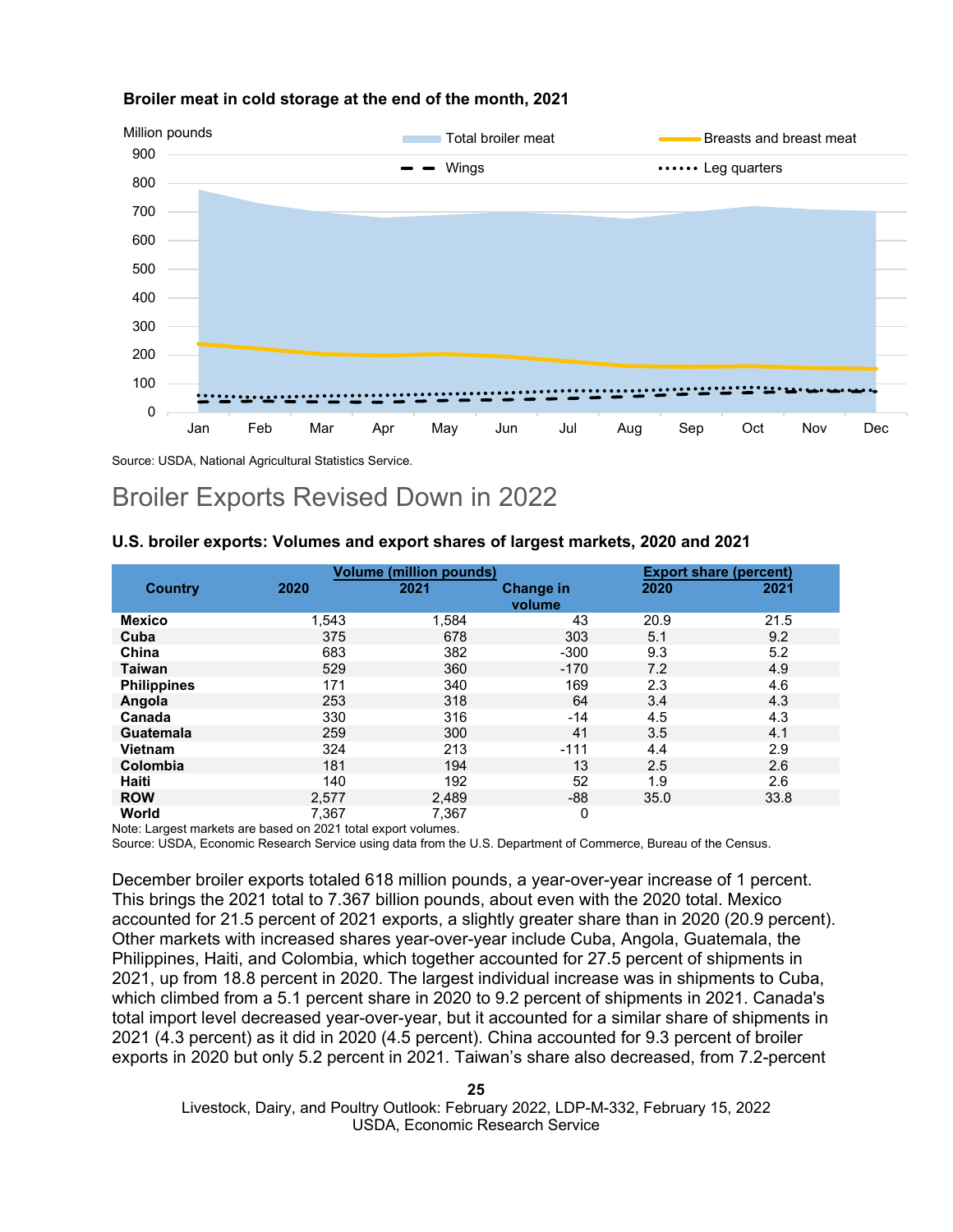in 2020 to 4.9-percent share in 2021. For 2022, the export forecast was adjusted down, reflecting decreased production expectations and weakening demand from various markets. The 2022 forecast is 7.375, an increase of less than half-a-percent from the 2021 total.

# Chicken Prices Increase With Decreasing Cold Stocks

Weekly national composite wholesale broiler prices ended an 11-week climb in January, peaking at 134.21 cents per pound in the week ending January 14th. January prices averaged 131.39 cents per pound, a year-over-year increase of 49 cents. However, prices declined from their peak and by the first week of February averaged 124.88 cents per pound. Based on recent prices, the first-quarter broiler price forecast was adjusted down by 1 cent to 127 cents per pound. The outlying quarterly price forecasts were adjusted up to 120 cents per pound in the second quarter, 106 cents in the third, and 98 cents in the fourth. This brings the 2022 average to 113 cents per pound, an increase of 12 cents over last year's average.

Some of the most high-demand chicken parts are wings and breasts. Breast meat can be found in sandwiches in various fast-food establishments, and chicken wings are popular additions to major sporting events such as the Super Bowl and March Madness. Rising wholesale prices for these parts has coincided with low levels in cold storage. Chicken breast meat in cold storage fell from 239 million pounds at the end of January 2021 to 152.6 million pounds at the end of December, a year-over-year decrease of 41 percent from the end of December 2020. In 2021, wholesale prices for boneless/skinless chicken breasts averaged 72 percent above year-earlier levels. The January average wholesale price for boneless/skinless breasts was 230.98 cents per pound, 122 cents above last January, the highest price since this climb began.





Source: USDA, National Agricultural Statistics Service and USDA, Agricultural Marketing Service.

For chicken wings, the story is similar. The largest year-over-year increase in wholesale wing prices was in April, coinciding with the largest year-over-year drop in cold storage levels. While wing stocks have recovered, the wing prices decreased but they are still well above year-ago levels. In January, wing prices averaged 267.93 cents per pound, an increase of 24 cents yearover-year, but down 49 cents from the 2021 peak.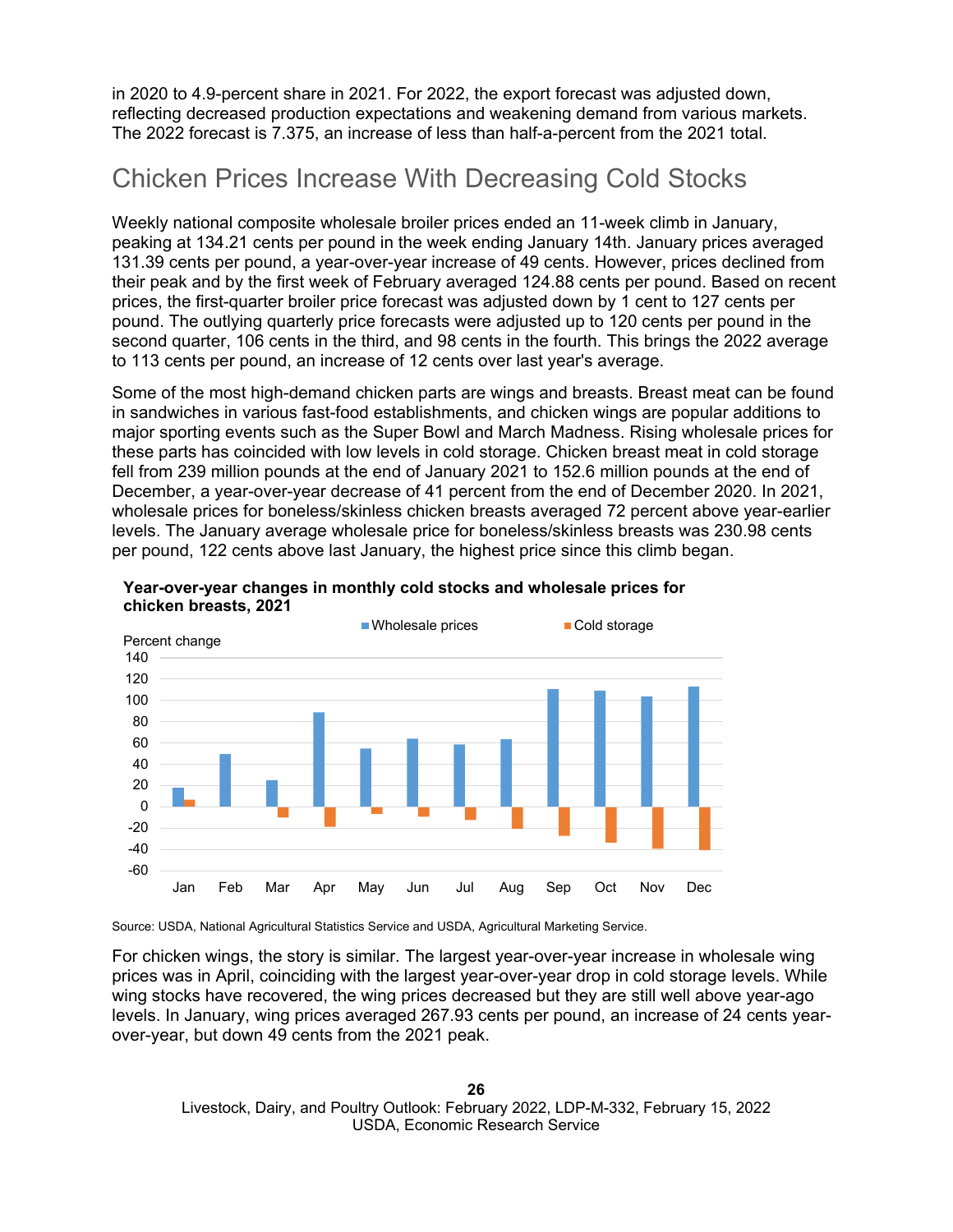

#### **Year-over-year changes in monthly cold stocks and wholesale prices for chicken wings, 2021**

Source: USDA, National Agricultural Statistics Service and USDA, Agricultural Marketing Service.

# 2022 Table Egg Production Revised Down

The table egg laying flock in December was 326.9 million hens and the lay rate per 100 layers was 82.7 eggs per day. Both indicators were close to December 2020 levels. December table egg production was estimated at 698.3 million eggs, almost unchanged from the year-ago levels. Estimates of the table-laying flock on January 1 indicate that the size of the table egg flock was below January 2021 while the lay rate was above that of a year ago. Table egg production in 2021 is estimated at 8,061.8 million dozen, 4.2 million dozen above the 2020 production.

Several upstream production indicators show that the expansion trends in the first part of 2021 slowed or reversed in the second part of the year and suggest that producers intend to add fewer birds to the layer flock. For example, at the beginning of the month, data for egg-type eggs in incubators and the number of egg-type hatched—chickens that will be added to the flock 5 months later—have been mostly moving year-over-year lower since August 2021 (see charts).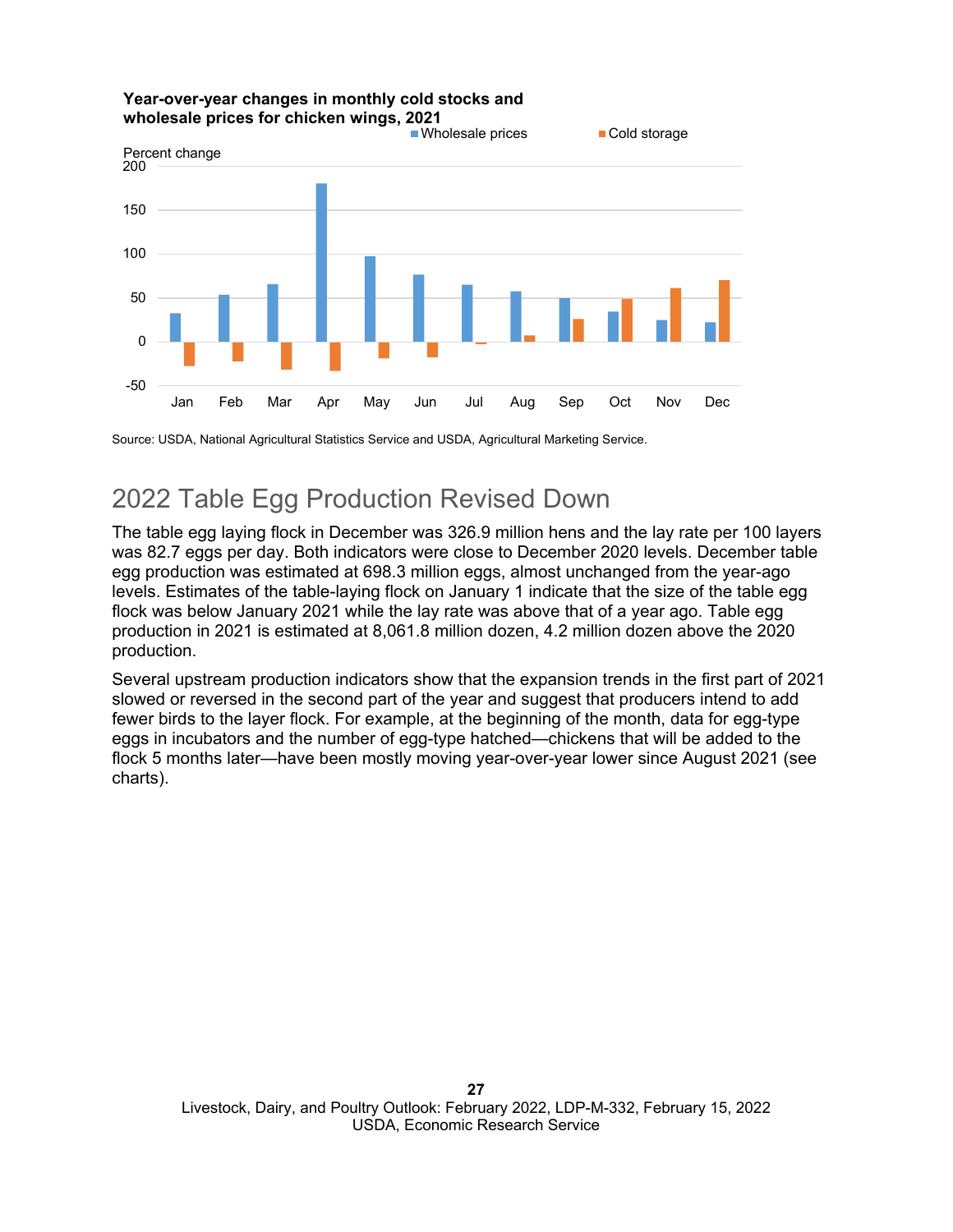

#### **Egg-type, eggs in incubators , first of the month** Egg-type, chicks hatched

Source: USDA, Economic Research Service using data from USDA, National Agricultural Statistics Service.

Next, the slaughter of light spent hens (slaughter of spent table egg layer hens—one of the methods used to manage the size of the flock), although below the historical levels, has been moving counter-seasonally higher toward the end of 2021 (see chart). Finally, hatchery potential indicators—such as the monthly cumulative potential placements for egg-type pullets hatched reinforce the producers' intentions to add fewer layers to the flock in 2022. The cumulative potential placement for any given month is determined as the sum of the egg-type pullets hatched in the 7 to 18-month period preceding it (see chart).



**Monthly slaughter of light spent hens** 

**Hatchery supply flocks of egg-type pullets:** 

Source: USDA, Economic Research Service using data from USDA, National Agricultural Statistics Service.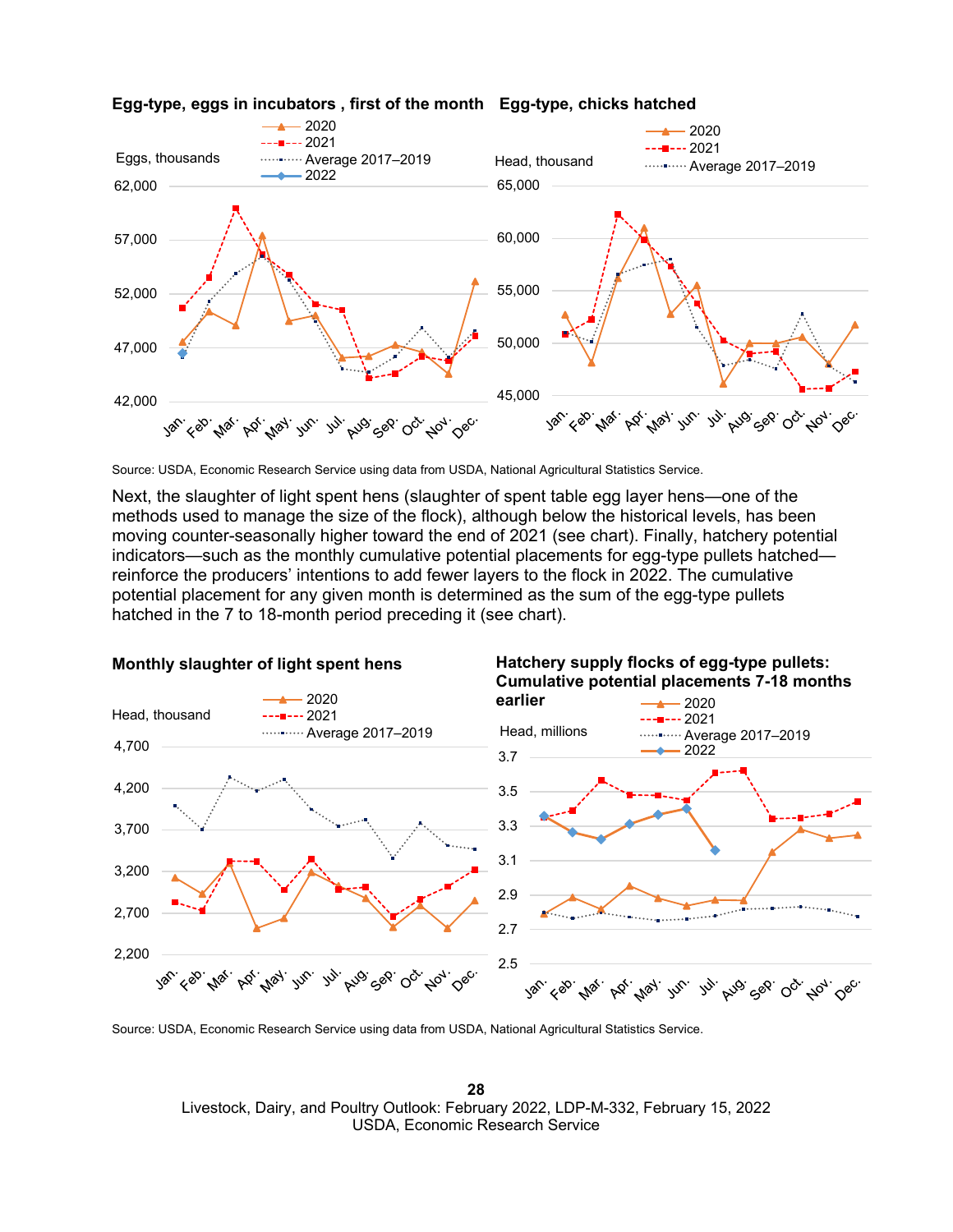Higher feed costs—especially for soybean meal—together with recent production indicators show that the producers may be cautious in their expansion plans. Thus, the 2022 table egg production forecast was revised down for all outlying quarters as follows: first quarter, 10 million dozen; second quarter, 20 million dozen; third and fourth quarters 5 million dozen each. Table egg production for 2022 is forecast at 8,145 million dozen, 1-percent above 2021. Given expectations for slower growth in the table egg layer flock and broiler production, the 2022 hatching egg production forecast was revised down to 1,285 million dozen, about 1.5 percent higher than 2021.

2021 ending stocks are estimated at 18.7 million dozen egg equivalent, 23.8 percent below 2020 ending stocks. Given the lower-than-expected 2022 beginning inventory and lower production expectations, 2022 ending stocks are reduced to 19.5 million dozen equivalent.

# Strong Wholesale Egg Prices in January and Early February

January wholesale shell-egg prices (New York, Grade A Large) averaged 144.7 cents per dozen, a 32.8-percent year-over-year increase. Although they followed the seasonal trend, January average prices were significantly higher than expected. The trend continued through early February, reaching a high of 189 cents per dozen. Reflecting the strong January and early February prices, the first-quarter price forecast was increased to 150 cents per dozen. Each subsequent quarter was increased as follows: second quarter to 125 cents per dozen, third quarter to 115 cents per dozen, and fourth quarter to 135 cents per dozen. These changes bring the wholesale egg price forecast for 2022 to 131.3 cents per dozen, a 10.8-percent year-overyear increase.



#### **Weekly average midpoint prices for New York eggs (wholesale, large grade A)**

Source: USDA, Economic Research Service using data from USDA, Agricultural Marketing Service.

### December Exports Close 2021 on a Lower Note

December exports of egg and egg products totaled 30 million dozen shell-egg equivalent, an 8 percent year-over-year decrease. This decrease was driven by a 13-percent decrease in shell-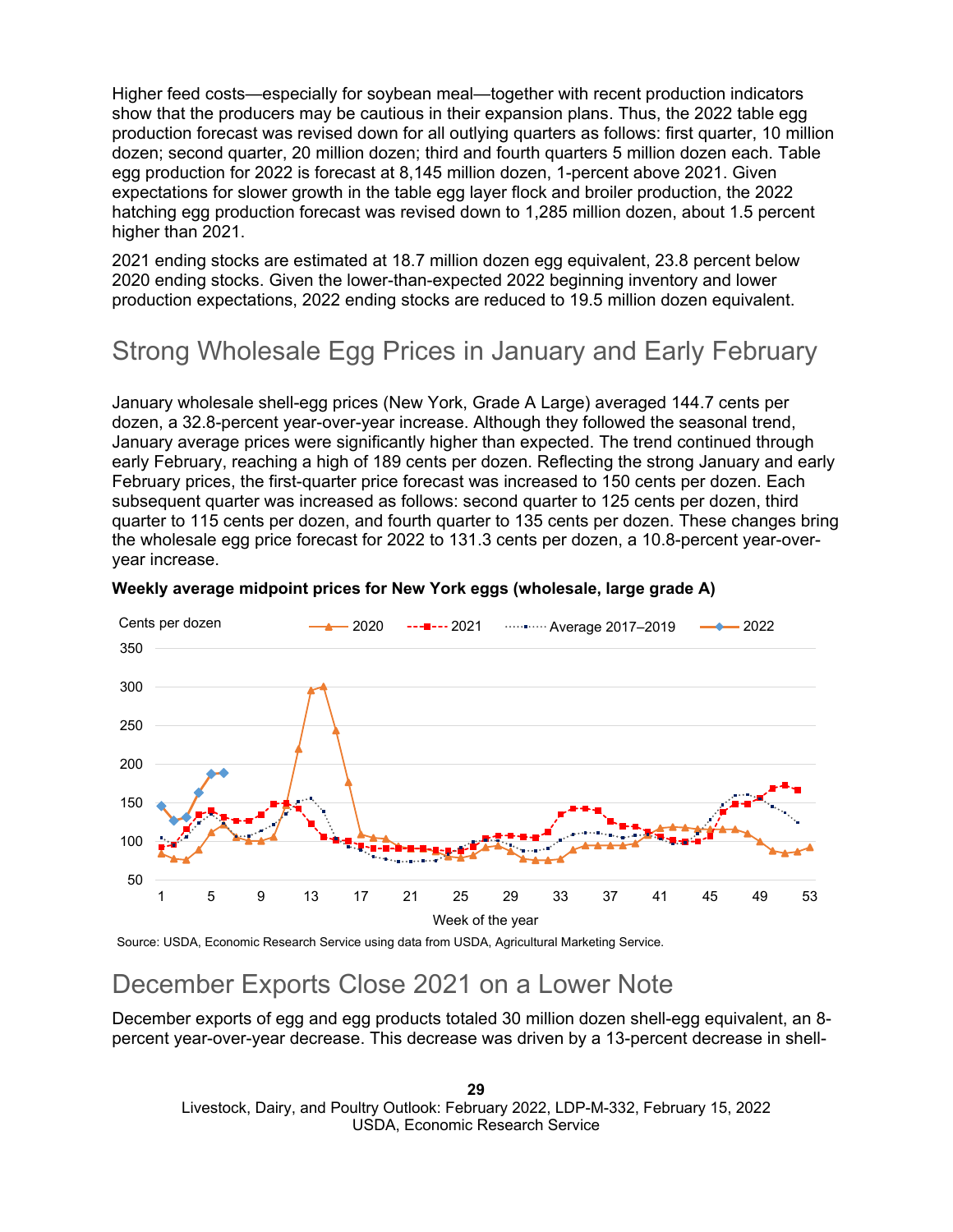egg shipments that more than offset a 1-percent increase in egg product shipments. December export data puts an end to the 9-month trend of monthly year-over-year increases.

In 2021, exports of egg and egg products totaled 392.3 million dozen shell-egg equivalent, the highest value since 2015 and 14 percent above 2020 shipment levels. The top five market destinations (volume-wise) in 2021, covering about 85 percent of the shipments, were: Mexico, Canada, Hong Kong, Japan, and South Korea. The 2022 egg and egg products forecast was reduced to 355 million shell-dozen equivalent, a 9.5-percent year-over-year decrease.

Imports of egg and egg products for 2021 totaled 18.2 million dozen shell-egg equivalent, a 17.5-percent year-over-over increase. Based on recent import data, the 2022 import forecast is raised to 18 million dozen shell-egg equivalent, a 1.1-percent year-over-year decrease.

### Both Turkey Production and Stocks Revised Down

Turkey production in the fourth quarter of 2021 totaled 1.37 billion pounds, 44 million pounds lower than expected last month. December production was down 9 percent, and fourth-quarter production was down nearly 6 percent year-over-year. Live weights were down 1.86 percent year-over-year. Projections for first-quarter production was revised down 10 million pounds to 1.38 billion, due to low weekly slaughter in January. Winter storms led to slaughter plant closures in early February, another damper on first-quarter production. Poult placements were down slightly, and high feed costs may limit production growth. Thus, production also was revised down for the second, third, and fourth quarters of 2022, taking the annual production forecast to 5.62 billion pounds.

Tight turkey stocks in 2021 are expected to continue in 2022. Beginning stocks for 2022 were 171 million pounds, 19 million pounds below last month's forecast. Ending stocks for 2021 were 23 percent below ending stocks for 2020 and the lowest in over 20 years. Ending stocks for 2022 were revised down 20 million pounds to 180 million pounds.



Source: USDA, National Agricultural Statistics Service.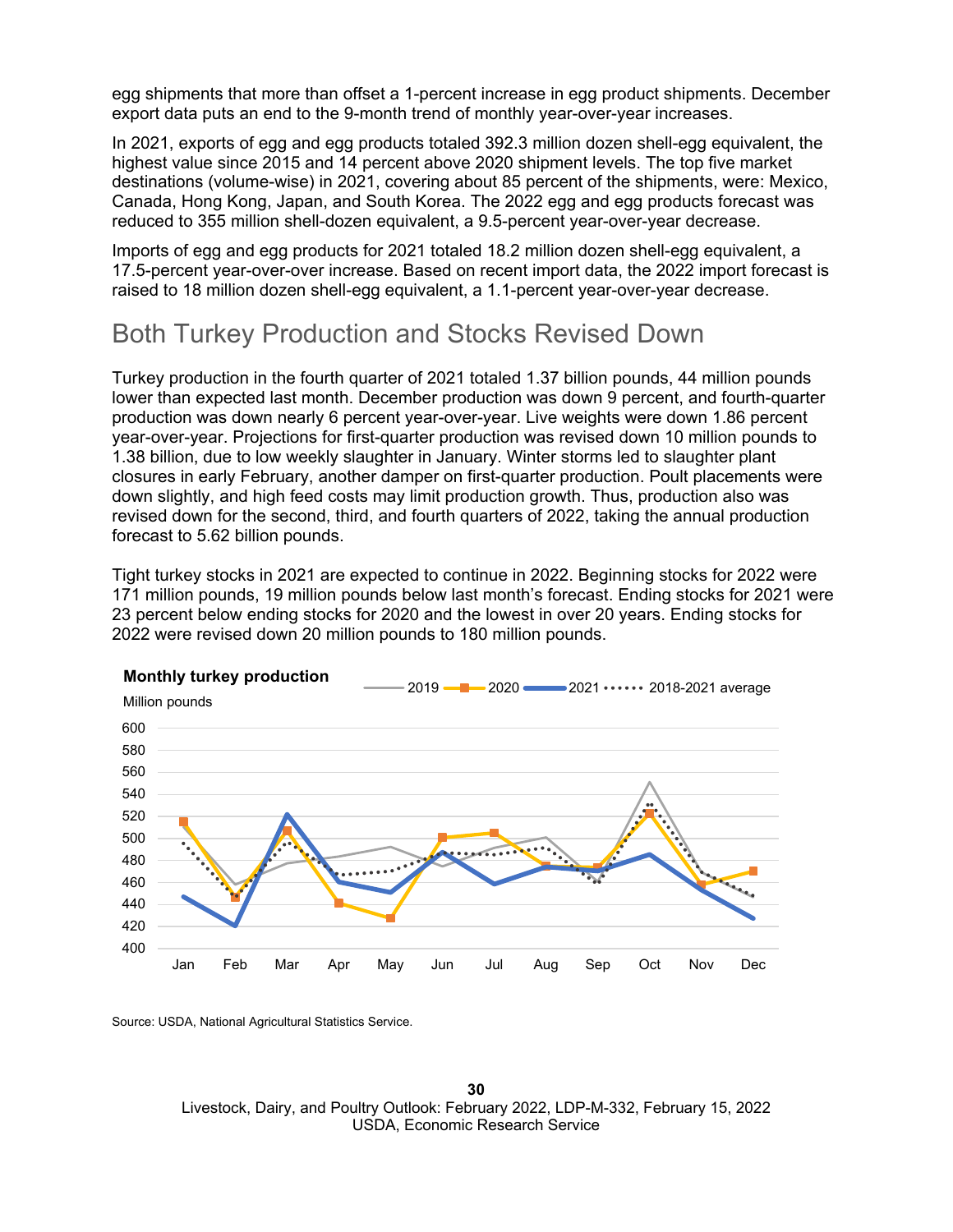

#### **Turkey meat in cold storage at end of the month**

Source: USDA, National Agricultural Statistics Service.

# Exports Lowered for 2022

December turkey exports totaled 44 million pounds, a 5.5-percent year-over-year decrease. Total 2021 exports came to 549 million pounds, 1 million pounds below last month's projected export total and 3.9 percent lower than 2020 exports, although exports as a share of production were 9.9 percent in both 2020 and 2021. Mexico was the top destination for U.S. turkey exports in 2021. Canada, China, the Dominican Republic, Guatemala, Benin, and Panama were other top importers. The forecast for 2022 exports was reduced by 20 million pounds to 545 million pounds on higher prices.

### Prices Raised for All Four Quarters of 2022

The frozen whole hen turkey price was raised another cent, to 129 cents per pound, for the first quarter of 2022 after strong weekly prices throughout the month of January. Rising feed prices, along with low production, contribute to this increase. Prices also were raised 1 cent for the second, third, and fourth quarters of 2022, taking the yearly forecast to 126.5 cents per pound.

Prices for frozen tom turkey breasts, which are used primarily for processed turkey, have risen disproportionately compared to the rise in whole hen prices. At the start of the year the tom breast price broke four dollars per pound and rose to \$4.35 per pound by the end of the month. This is a 233-percent increase in price since January 2021.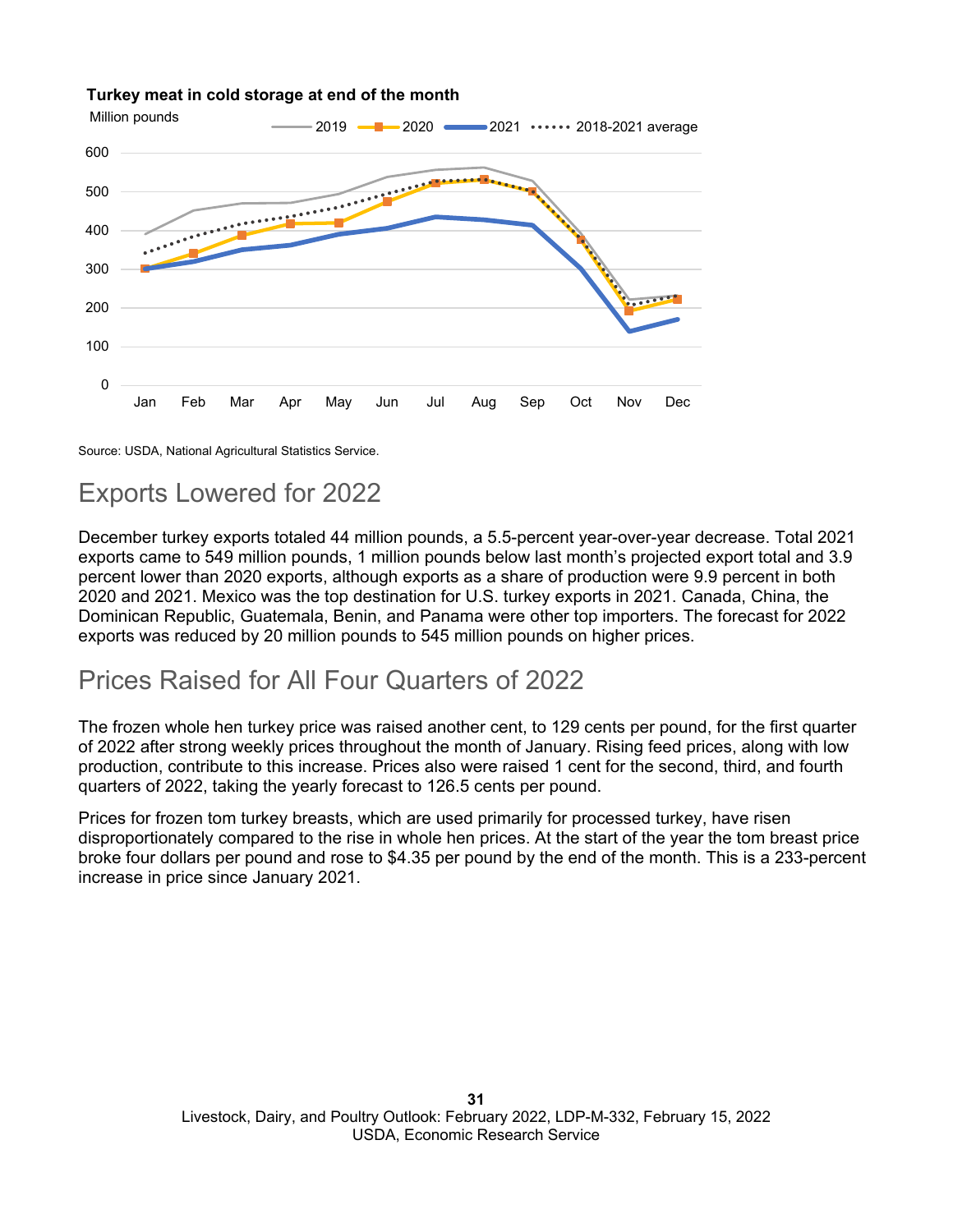#### **Percent change in prices between 2020-2021, tom turkey breasts versus whole hens**

Percent change in price 2020-2021



Source: USDA, Agricultural Marketing Service.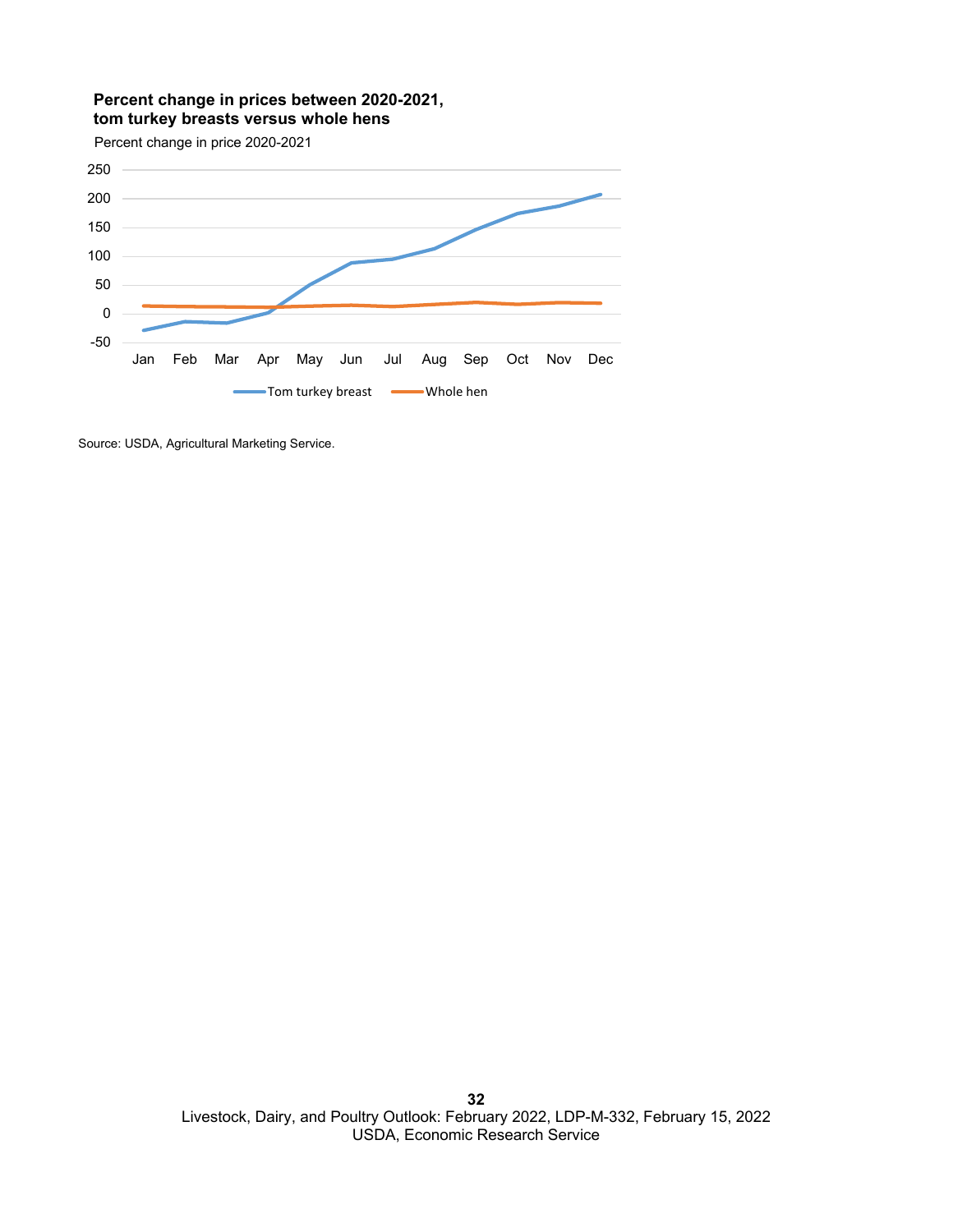# **Special Article**

#### Danielle J. Ufer

# State Animal Welfare Policies Covering U.S. Pork Production

Several States have passed and begun implementing farm animal welfare regulations over the past two decades. In the pork industry, regulations have focused on the common practice of using gestation crates for housing pregnant sows. In 2002, Florida passed a constitutional amendment effectively banning the practice for in-State operations, the first State to do so. Since 2002, an additional nine States have passed similar laws (figure 1), either by ballot initiative or legislative action. The earliest of these laws only require that animals receive sufficient space to allow for covered behaviors such as lying down, standing up, fully extending limbs, and turning around freely.[7](#page-32-0) Later laws have more specific requirements. For example, California's 2018 measure requires a minimum of 24 square feet of usable floorspace per breeding pig, well above the typical 14 square-foot industry standard.<sup>[8](#page-32-1)</sup> In addition to production restrictions, two of these States, California and Massachusetts, passed retail sales restrictions that prohibit the sale of pork originating from animals kept in gestation-crate systems or their direct offspring. Most of the production restrictions were fully implemented prior to 2021 except in California and Massachusetts, where they go into effect in 2022, and Ohio, where they will be fully implemented by 2026. The retail sales laws for California and Massachusetts, as passed, are scheduled to go into effect in 2022.

<span id="page-32-1"></span><span id="page-32-0"></span> $7$  These rules are broadly applied in long-term production circumstances, while several laws allow short-term exceptions that include veterinary procedures, transportation, exhibition, and defined periods of the breeding cycle. <sup>8</sup> Marchant-Forde, J. N. (2010). Housing and Welfare of Sows during Gestation. *Sow Welfare Fact Sheet, Fall 2010*. USDA-ARS-MWA Livestock Behavior Research Unit.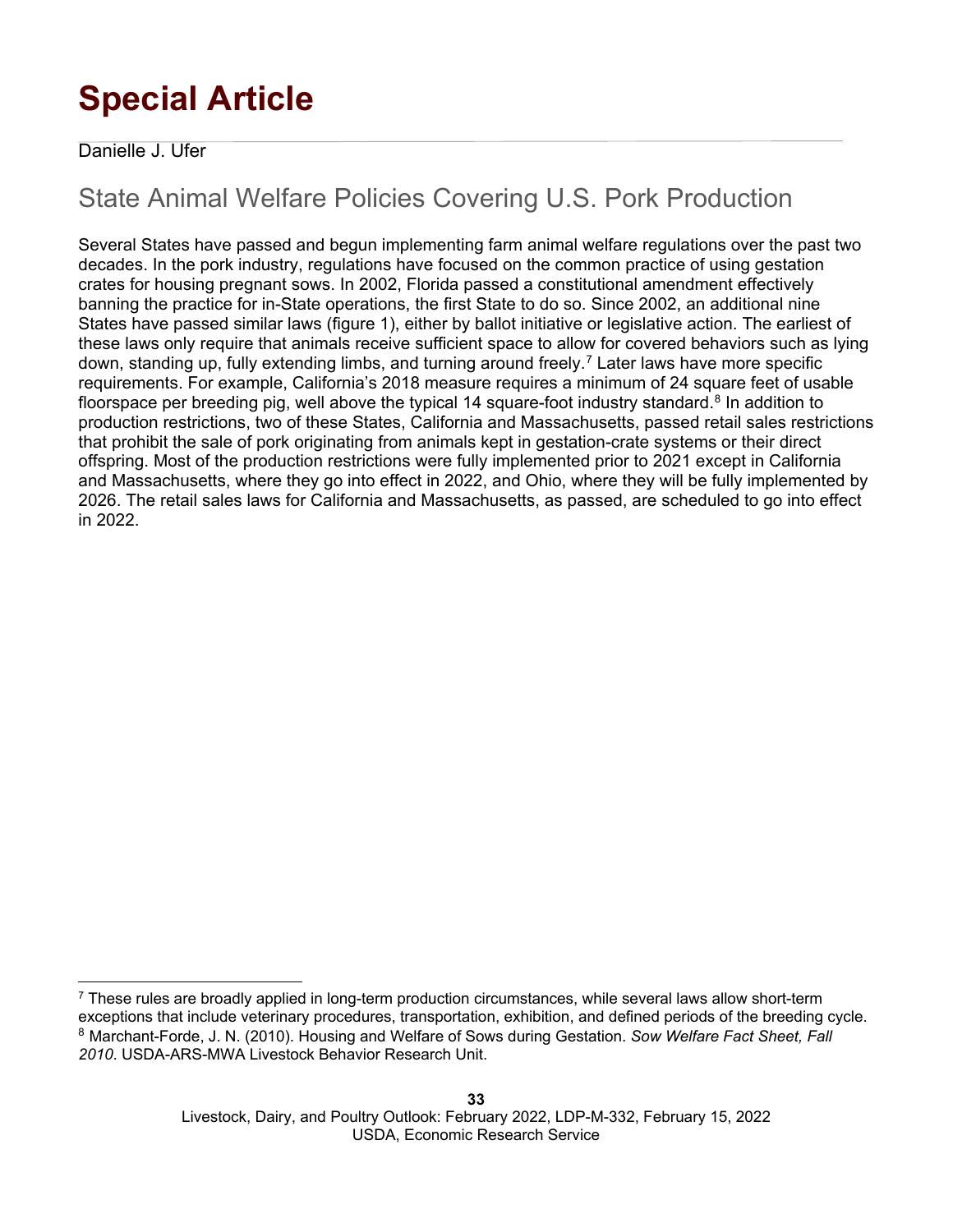#### **Figure 1 Gestation crate production and retail sales restrictions**



Source: State legislative repositories.

These regulations are concentrated in States with relatively small pork industries. With the exception of Michigan and Ohio, each of them has produced, on average, less than 1 percent of total U.S. pork production (in pounds) since 2018. Before 2017, the combined number of hogs produced in States with fully implemented production restrictions totaled, on average, less than 1 percent of the national herd . [9](#page-33-0) The proportion of the national herd covered by gestation crate bans has increased to approximately 3 percent with the implementation of laws in Michigan and Colorado, and it will reach 6 percent once Ohio's rule is fully implemented (table 1). Projected coverage of the total U.S hog herd, and the breeding herd is expected to remain below 10 percent of hogs and pigs in each case under current State regulations by 2026. State laws cover a larger proportion of hog operations than of total production due to a greater number of small-scale operations in States with bans. By 2026, current State laws will cover approximately 19 percent of all hog operations and 20 percent of all hog breeding operations in the United States.[10](#page-33-1)

<span id="page-33-0"></span><sup>9</sup> Based on average hog inventories since 2002 as reported by USDA, National Agricultural Statistics Service (NASS).

<span id="page-33-1"></span> $10$  Operations as defined by USDA, NASS reporting more than \$1,000 in annual sales. Percentages are based on the most recent NASS census values (2017 for total operations, 2012 for breeding operations).